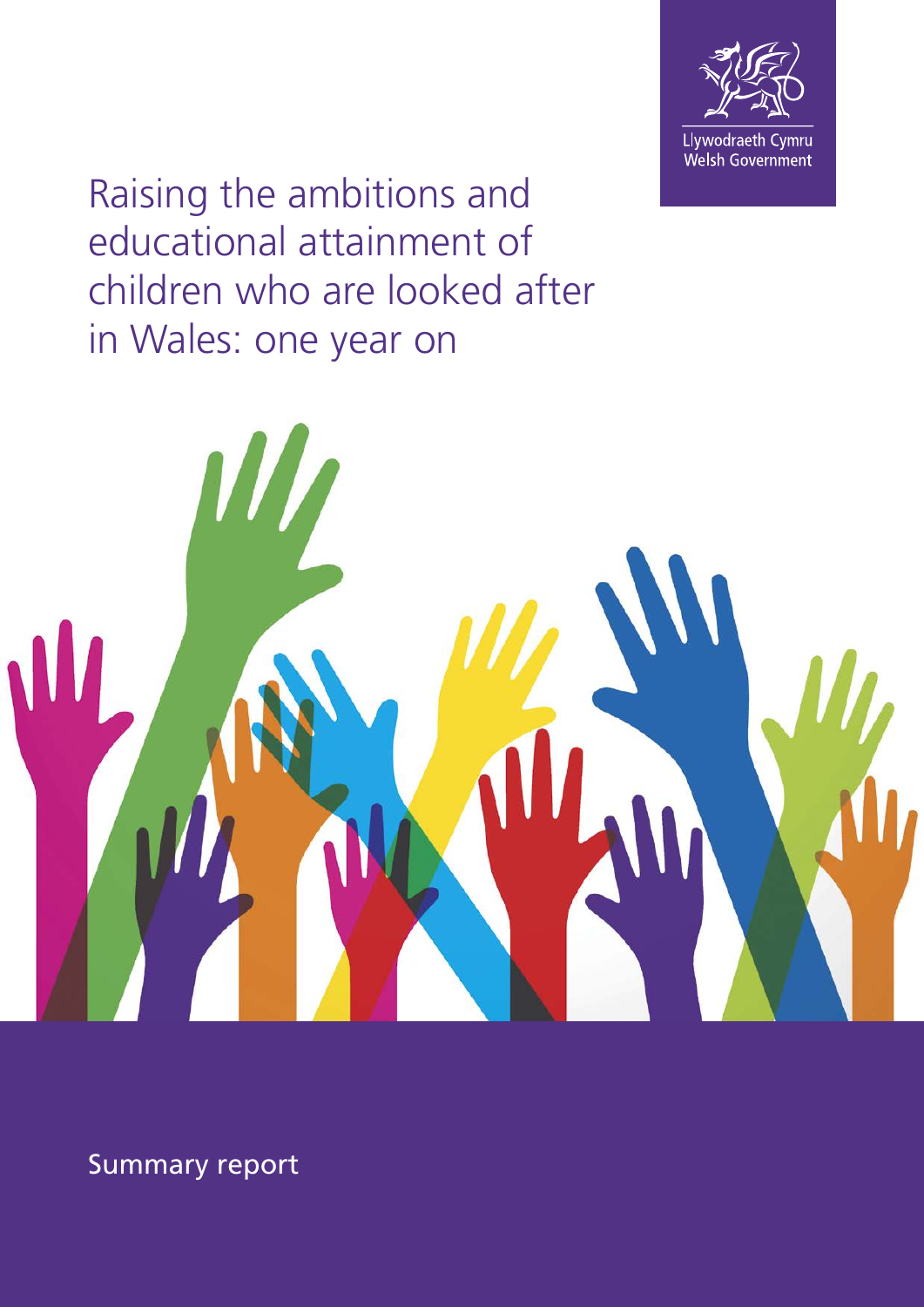# Raising the ambitions and educational attainment of children who are looked after in Wales: one year on

### **Audience**

Local authorities; headteachers and governing bodies of maintained schools; headteachers and governing bodies of voluntary-aided and foundation schools; teachers in charge of pupil referral units (PRUs), church diocesan authorities; proprietors of independent schools; further education institutions (FEIs); school staff unions; Governors Wales; Careers Wales; higher education authorities; directors of social services; heads of children's services and social workers. It should also be read by staff within those organisations with responsibility for looked-after children, care leavers, fostering and adoption and third sector organisations whose work helps support children.

#### **Overview**

This document summarises the Welsh Government's programme and the progress made in delivering actions within its six key themes to drive improvement in the educational outcomes of children who are looked after. It summarises what has been achieved under the programme from February 2016 to January 2017 and what is planned for 2017–2018.

#### **Action required**

For use in developing and delivering to raise the attainment of children who are looked after in Wales.

#### **Further information**

Enquiries about this document should be directed to: Supporting Achievement and Safeguarding Team Support for Learners Division The Education Directorate Welsh Government Cathays Park **Cardiff** CF10 3NQ Tel: 029 2082 3344 e-mail: LACstrategy@wales.gsi.gov.uk

#### **Additional copies**

This document can be accessed from the Welsh Government's website at [gov.wales/educationandskills](http://gov.wales/educationandskills)

### **Related documents**

See Annex.

Mae'r ddogfen yma hefyd ar gael yn Gymraeg. This document is also available in Welsh.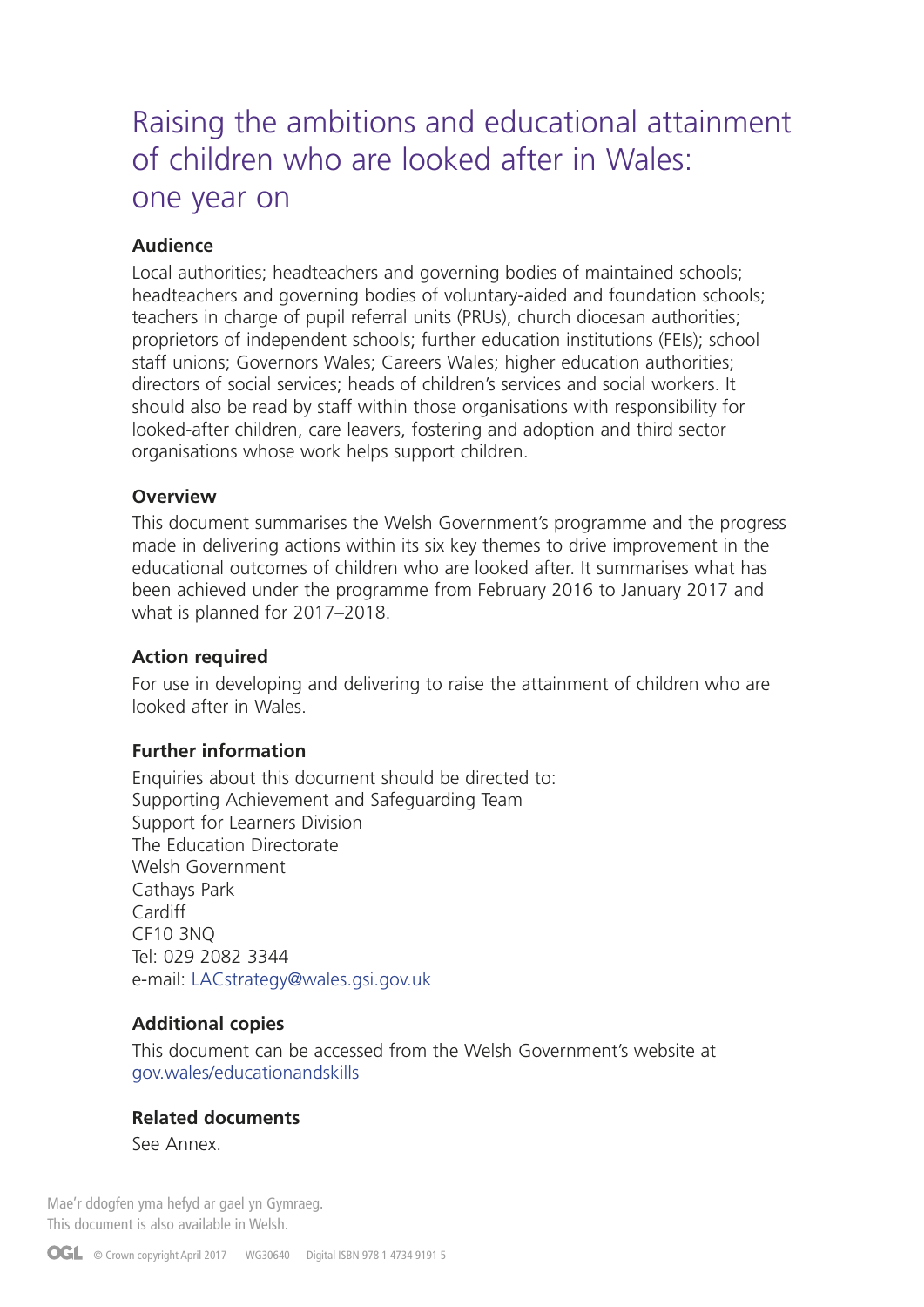# **Contents**

| Introduction                                                        | $\overline{2}$  |
|---------------------------------------------------------------------|-----------------|
| Why is this report important?                                       | 3               |
| The journey so far                                                  | 5               |
| Theme 1: Effective leadership – roles and responsibilities          | 7               |
| Theme 2: Building effective partnerships and collaboration          | 10              |
| Theme 3: Effective learning and teaching                            | 12 <sup>2</sup> |
| Theme 4: Making better use of data                                  | 15              |
| Theme 5: Strengthening funding arrangements                         | 16              |
| Theme 6: Participation of children who are looked after and adopted | 17              |
| School attendance and exclusions                                    | 18              |
| Case studies                                                        | 20              |
| Useful contacts                                                     | 21              |
| Annex: Related documents                                            | 22              |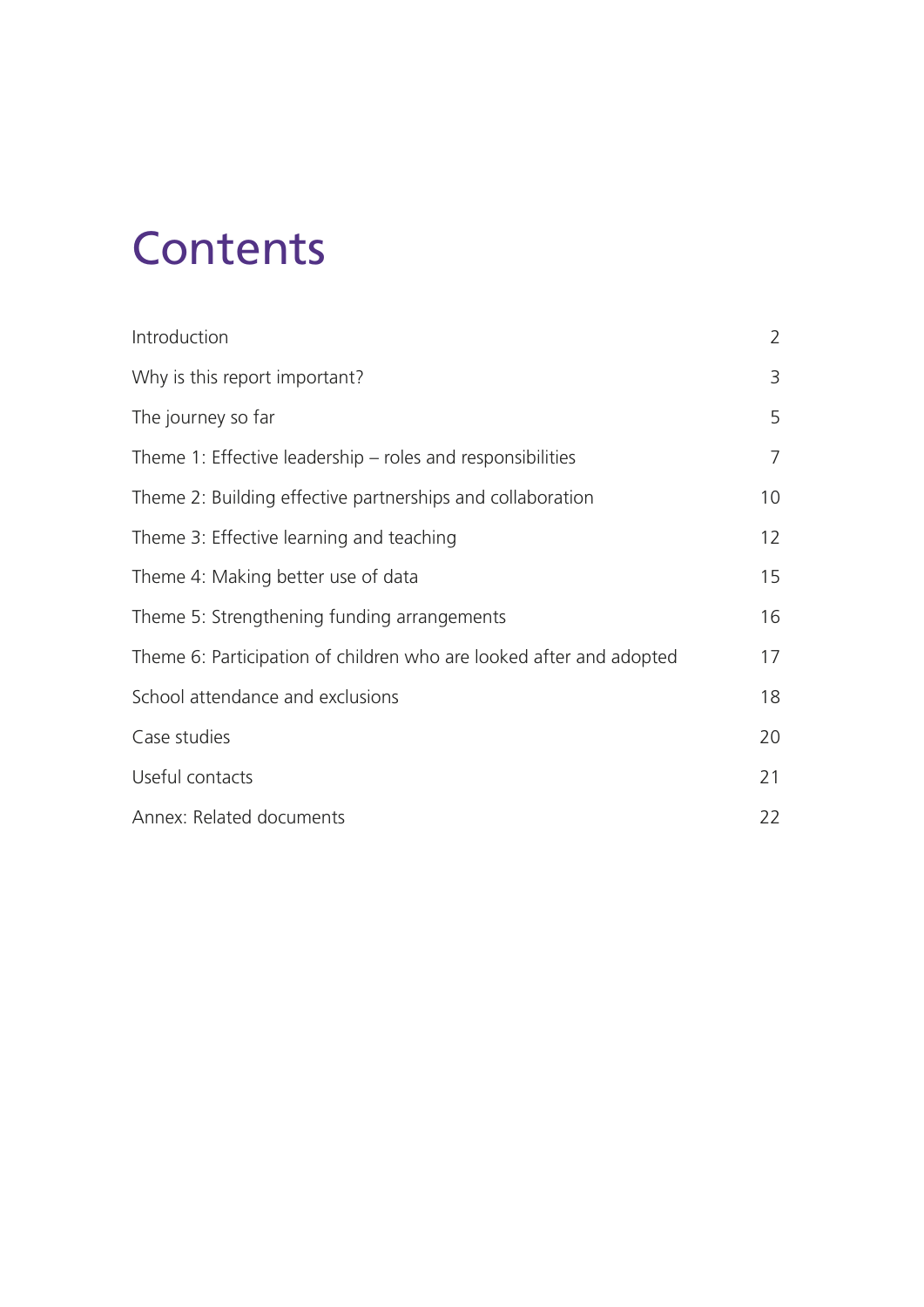# Introduction

Children who are growing up in care are not doing as well in school as many of their peers. This is unacceptable. We want all children to do well and reach their potential, whatever their background.

The Welsh Government's education plan, *Raising the ambitions and educational attainment of children who are looked after in Wales*<sup>1</sup> , published in January 2016 is designed to focus greater attention on the needs of learners who are looked after. It also provides more effective support to these learners to help them do better in school, and transition successfully into the next stage of their education or employment.

The plan was accompanied by a series of actions to be implemented over a three year period (2016–2019) by the Welsh Government and by our strategic partners in this area – regional consortia, local authorities as the corporate parent and schools. This work is being underpinned with support from the third sector, academia and of course foster carers and their families.

Progress against the actions will be reviewed annually and this booklet tells you about:

- the education plan
- what was accomplished between January 2016–February 2017
- where future attention is to be focused.

<sup>1</sup> [gov.wales/topics/educationandskills/schoolshome/deprivation/educational-attainment-of-looked-after](http://gov.wales/topics/educationandskills/schoolshome/deprivation/educational-attainment-of-looked-after-children/?lang=en)[children/?lang=en](http://gov.wales/topics/educationandskills/schoolshome/deprivation/educational-attainment-of-looked-after-children/?lang=en)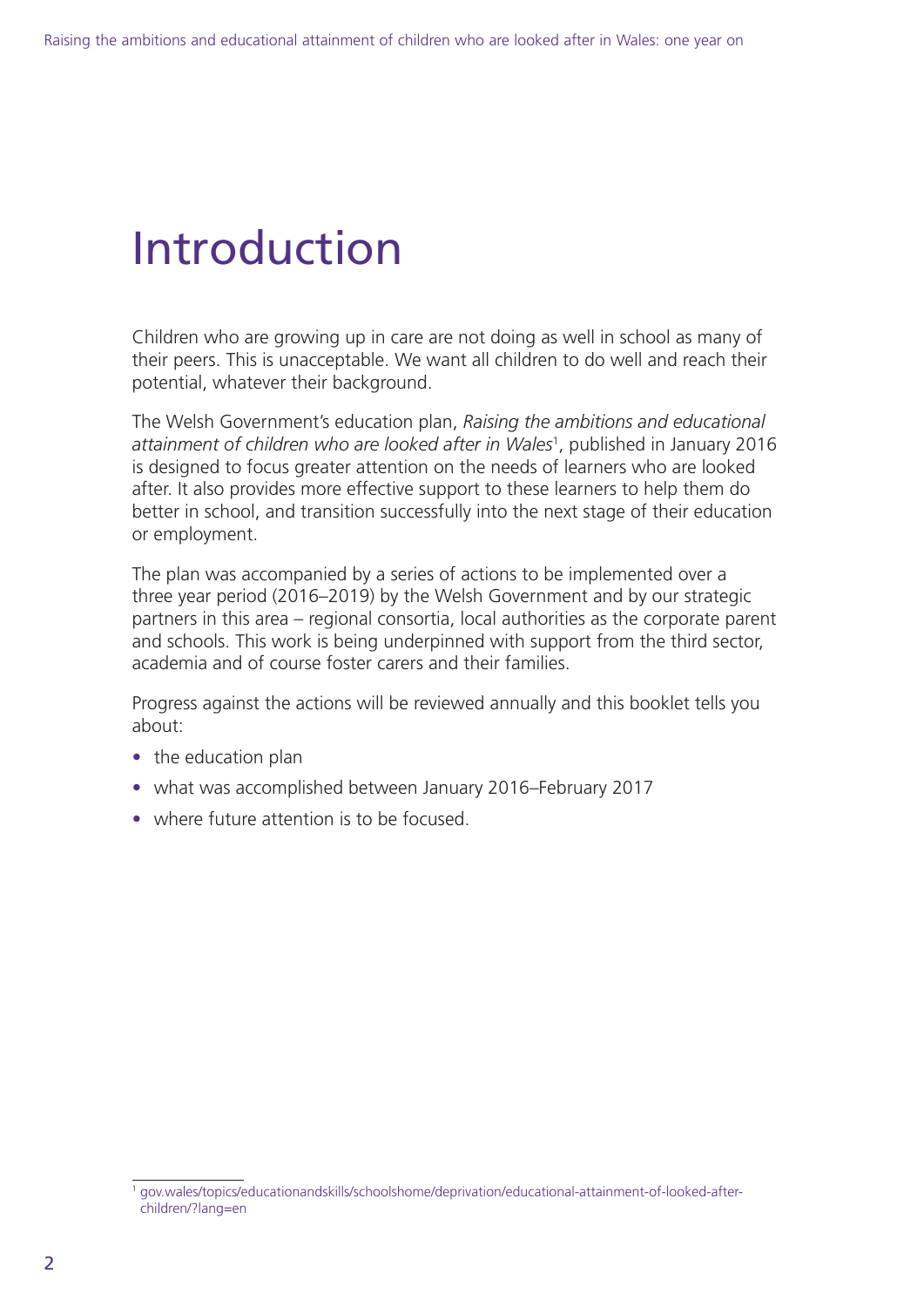# Why is this report important?

While some children and young people who are looked after do well in education very many are not given sufficient support to help them achieve their true potential. We know from research that children who are looked after do not experience a deficit of ambition. Their hopes and aspirations mirror those of their non-looked after classmates. However, despite this, on average they do not perform as well in education. They have often experienced traumatic experiences in their lives such as abuse, trauma, neglect or loss which can have a debilitating and long-term impact on their lives.

We know that significant adults who play a part in the life of a child who is looked after have an extremely important role in helping to deliver the realisation of a child's aspirations.

It is critical that the aspirations and ambitions of significant adults – especially those who act as the corporate parent – at the very least reflect those of the child who is looked after. Strong and appropriate arrangements are essential to ensure that they receive the right support, at the right time to help them to achieve their potential.

When we compare learners who are looked after with their peers who are not looked after there is a significant gap in performance which grows as children progress through their school lives. In 2016 23 per cent of children who are looked after achieved the Level 2 threshold<sup>2</sup> including a GCSE grade  $A^*$ –C in English or Welsh first language and mathematics. This was an excellent achievement and delivered an improvement of six percentage points on the 2015 attainment figure. This is exactly the sort of progress that we need to maintain. However, in 2016 there is still an unacceptable gap of 37 percentage points between those looked after and their peers. We cannot accept this inequity in the outcomes of learners and need to focus considerable effort in more effectively supporting children who are looked after.

<sup>2</sup> Level 2 threshold is equivalent to five GCSEs at grade A\*–C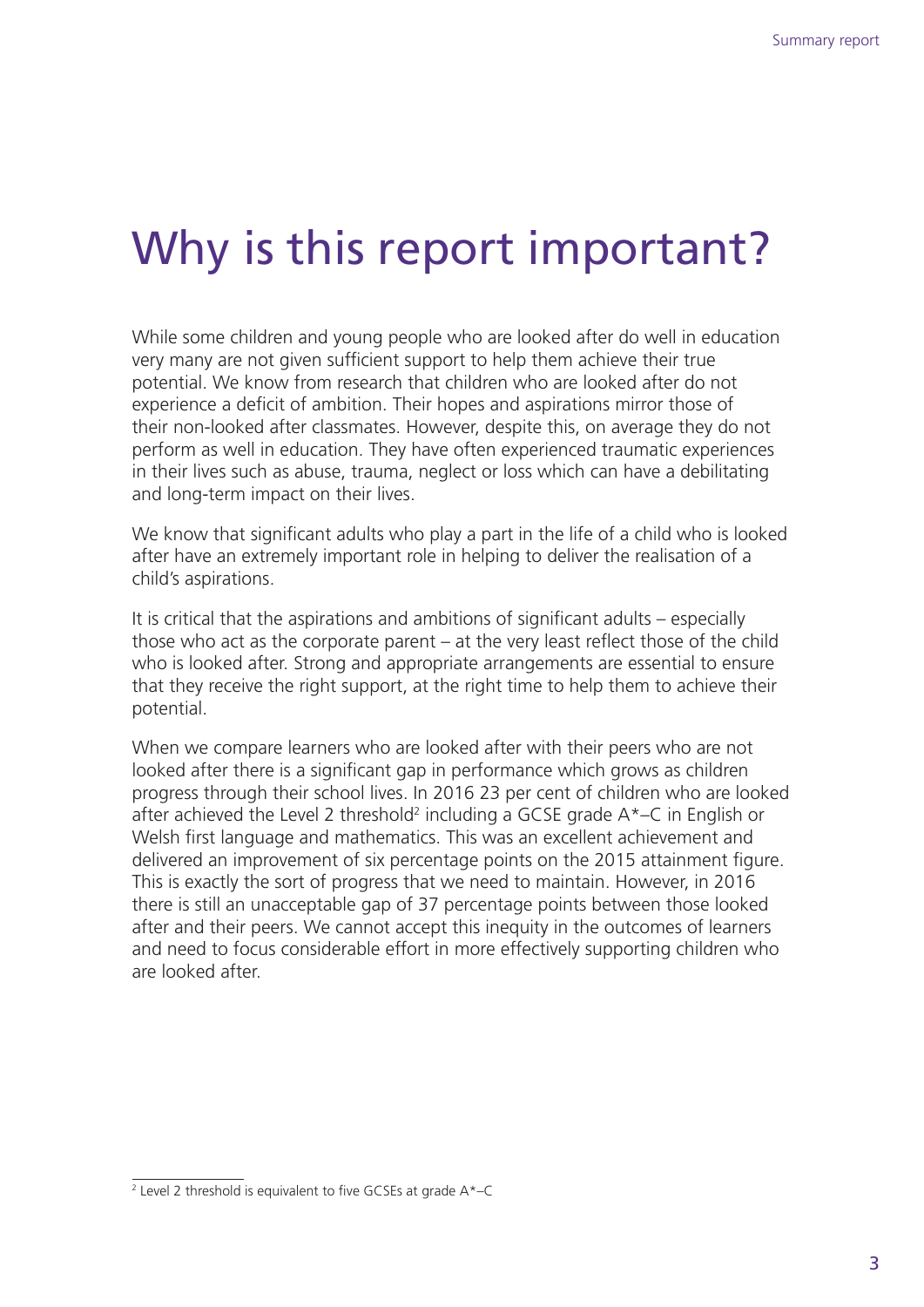

### Figure 1: The gap at Foundation Phase and key stages between the educational outcomes of looked after children, and all learners at 31 March 2016 (a)

(a) Chart taken from the children in need census.

The result of this inequality is that fewer young people from a care background go on to college, university or well-paid jobs. There is also a greater risk of these young people disengaging from society and coming into contact with the criminal justice system.

We want to tackle this and support all schools to help all learners do better no matter what their background.

Some schools are already doing a great job of identifying their children who are looked after and – working with local authorities and regional consortia – in finding effective ways to support their needs. We need to recognise that living in care does not mean that learners should do less well than their peers, though we know that their past experiences will have a profound impact on forming relationships and will provide barriers to learning. Other schools need some support from their partners so they can learn how to do things better and the Estyn report $3$ published in July 2016 provides advice on areas of good practice in supporting children who are looked after. There are important things for the Welsh Government, regional consortia and local authorities to do to help schools make a difference. Raising<br>Chievement<br>**Spiration of and ment**<br>*houting* of and ment achievement atta<br>spiration ent and<br>e look-n or and aspiration of attainment are looked after a best practice report<br>the practice report<br>the 201<sub>6</sub> July 2016 estyn.cym estyn.gov.wales

#### **In Wales we want all children, regardless of their background or personal circumstances, to reach fulfil their potential.**

<sup>3</sup> [www.estyn.gov.wales/sites/default/files/documents/LAC%20Remit%20report.pdf](http://www.estyn.gov.wales/sites/default/files/documents/LAC%20Remit%20report.pdf)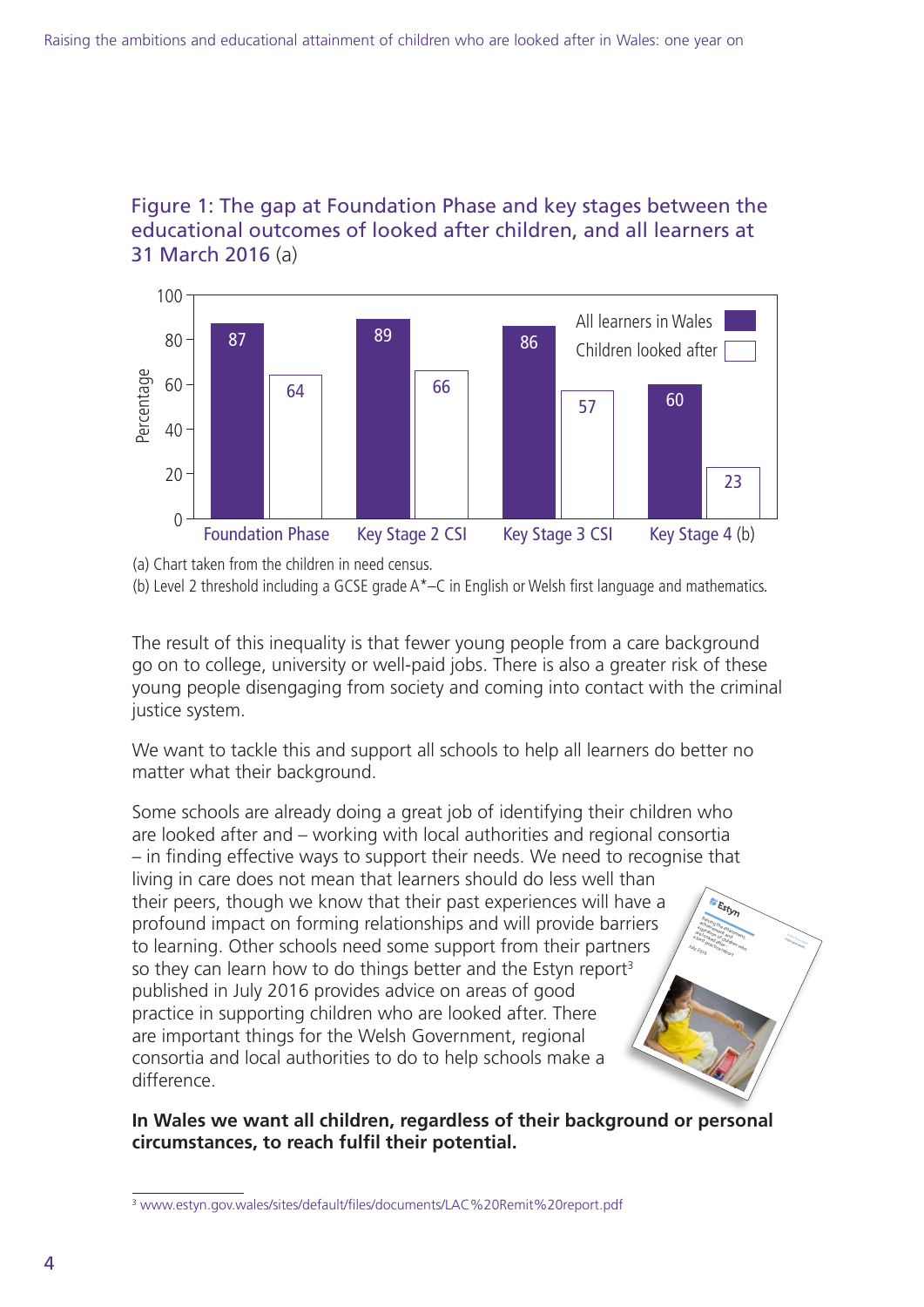# The journey so far

This joint education plan was developed between the Departments of Education and Health and Social Services. This recognises that joined up policy at a national level is essential to support the effective delivery of education services working in partnership with social care and other external partners involved in the daily lives of children who are looked after.

In developing the education plan we worked with a wide range of stakeholders including statutory services, the third sector, academia (CASCADE – Cardiff University) and directly with care experienced young people and foster carers to capture a series of actions to be implemented over three years.

The actions to strengthen arrangements to support the education of children who are looked after and these are presented in the plan under six key themes.

- Effective leadership roles and responsibilities.
- Building effective partnerships and collaboration.
- Effective learning and teaching.
- Making better use of data.
- Strengthening funding arrangements.
- Participation with children who are looked after and adopted to inform strategic approaches and operational decision making.

Progress made against the actions is outlined in this booklet.

The Welsh Government has worked with its stakeholders to deliver those commitments identified for attention in the first year of the education plan. We have established a National Strategic Group comprising professionals from local authorities and regional consortia who have a responsibility for the education of children who are looked after as well as representatives from the WLGA, Estyn, further education institutions (FEIs) and the Children's Commissioner's Office. This group has been instrumental in helping to maintain our strategic direction, share good practice and drive forward our collective work programme.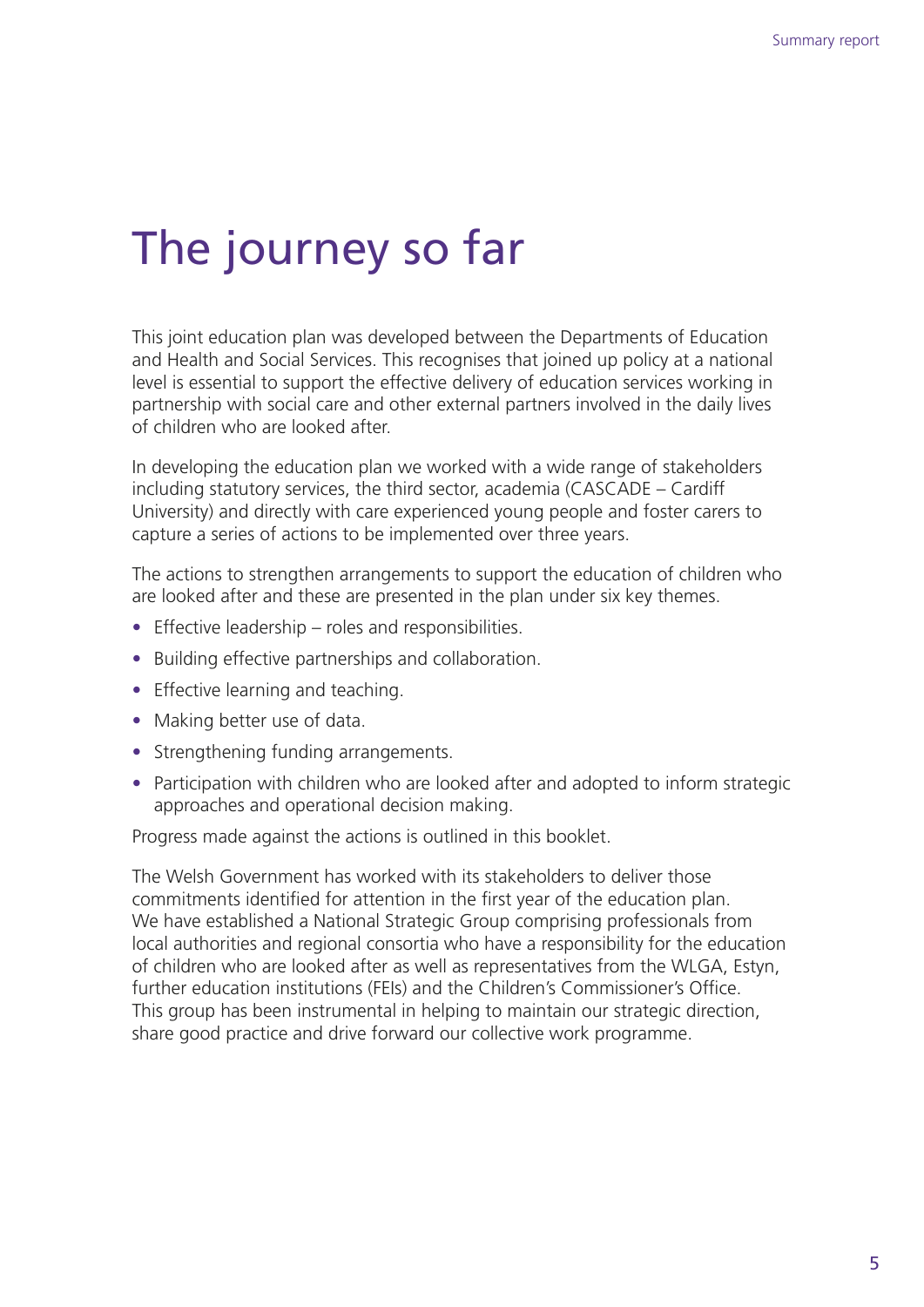The Welsh Government is grateful to all of its key partners – local authorities, regional consortia, schools, The Fostering Network, Voices From Care, Adoption UK (Cymru) and CASCADE – Cardiff University – for their constructive support in helping to make a difference to the lives of children who have experienced time in the care system.

The education plan is now in its second year of delivery. We are continuing to work at pace with our partners to deliver the remaining commitments and drive up educational outcomes.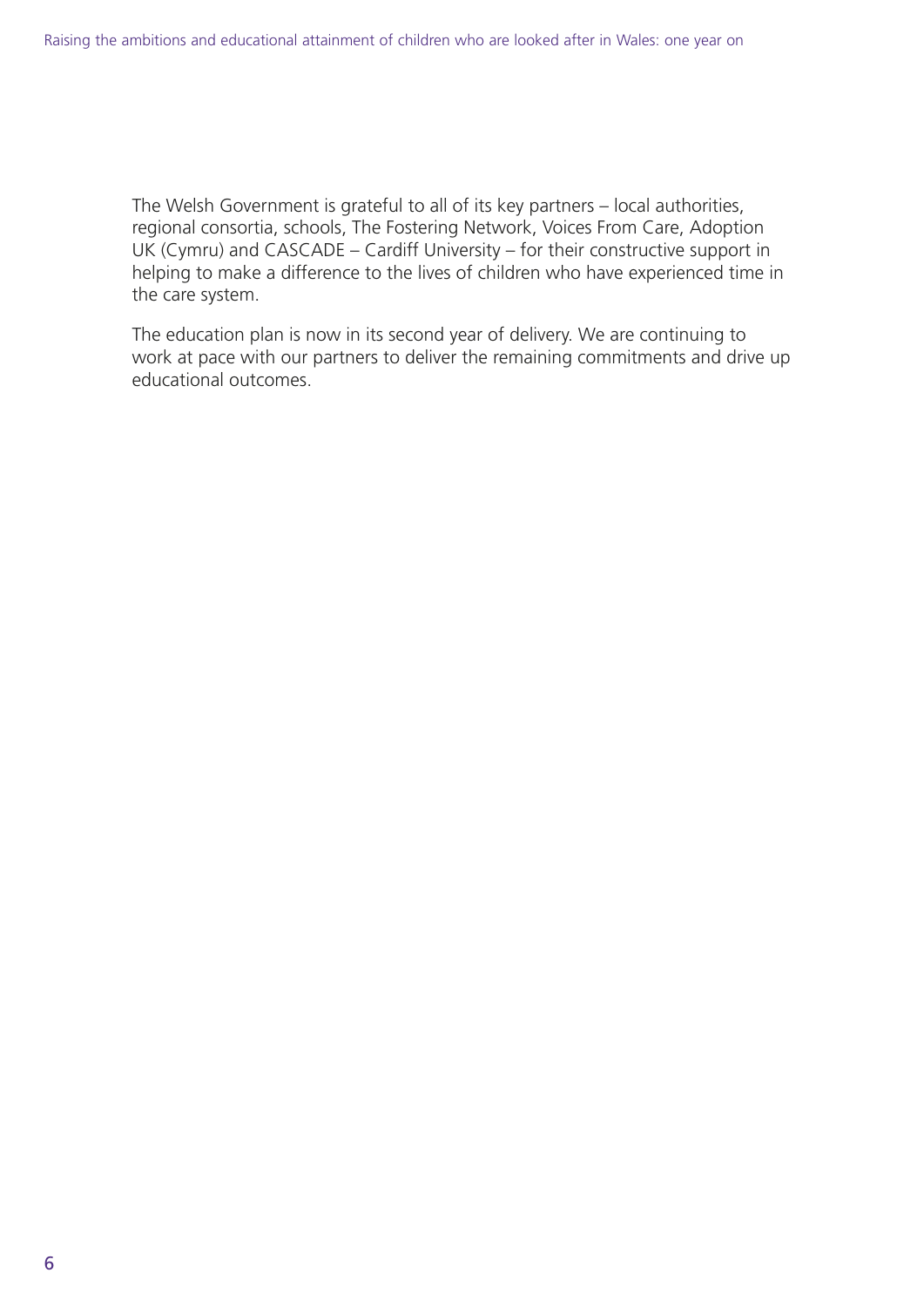# Theme 1: Effective leadership – roles and responsibilities

A range of professionals across a number of disciplines exist to support children who are looked after. These span all sectors, with a leading role for the local authority as the corporate parent, and especially social services and education. To ensure the right outcomes are delivered, everybody needs to do their job effectively with the child's best interest in mind at all times.

### **The Welsh Government wants to:**

• work with key partners to ensure a clear framework within which agreed roles and responsibilities can be undertaken to effectively support delivery.

#### **Local authorities and regional consortia need to:**

• review and strengthen the roles of key workers and ensure that responsibility and accountability exists in all parts of the system.

### **Schools and educational settings need to:**

• maintain the appropriate focus on children who are looked after on a day-to-day basis. Schools' understanding of the needs of their learners is critical to success. Key personnel with the right skills and expertise need to be designated to work with children who are looked after and young people.

### What the Welsh Government is doing to help

- We have enabled regional consortia to appoint a lead coordinator to retain a strategic focus on the needs of children who are looked after in education to ensure the delivery of an agreed, strategic programme of work to support looked after learners.
- We are working with stakeholders, including schools, local authorities and regional consortia to develop *A guide for the designated person for looked after children in schools*. This guide, to be published in summer 2017, will set out the standards the Welsh Government expects for the role of the designated person to ensure consistency of practice in schools throughout Wales. It will clarify the responsibilities of the designated person, schools, local authorities and the governing body and aims to help strengthen the functional and reporting arrangements between these key roles.
- We have strengthened the corporate accountability for children who are looked after by issuing a revised code of practice on the statutory role of the Director of Social Services – *Social Services and Well-being Act 2014: Part 8 Code of Practice on the Role of the Director of Social Services*<sup>4</sup> .

<sup>4</sup> [gov.wales/docs/dhss/publications/160322part8en.pdf](http://gov.wales/docs/dhss/publications/160322part8en.pdf)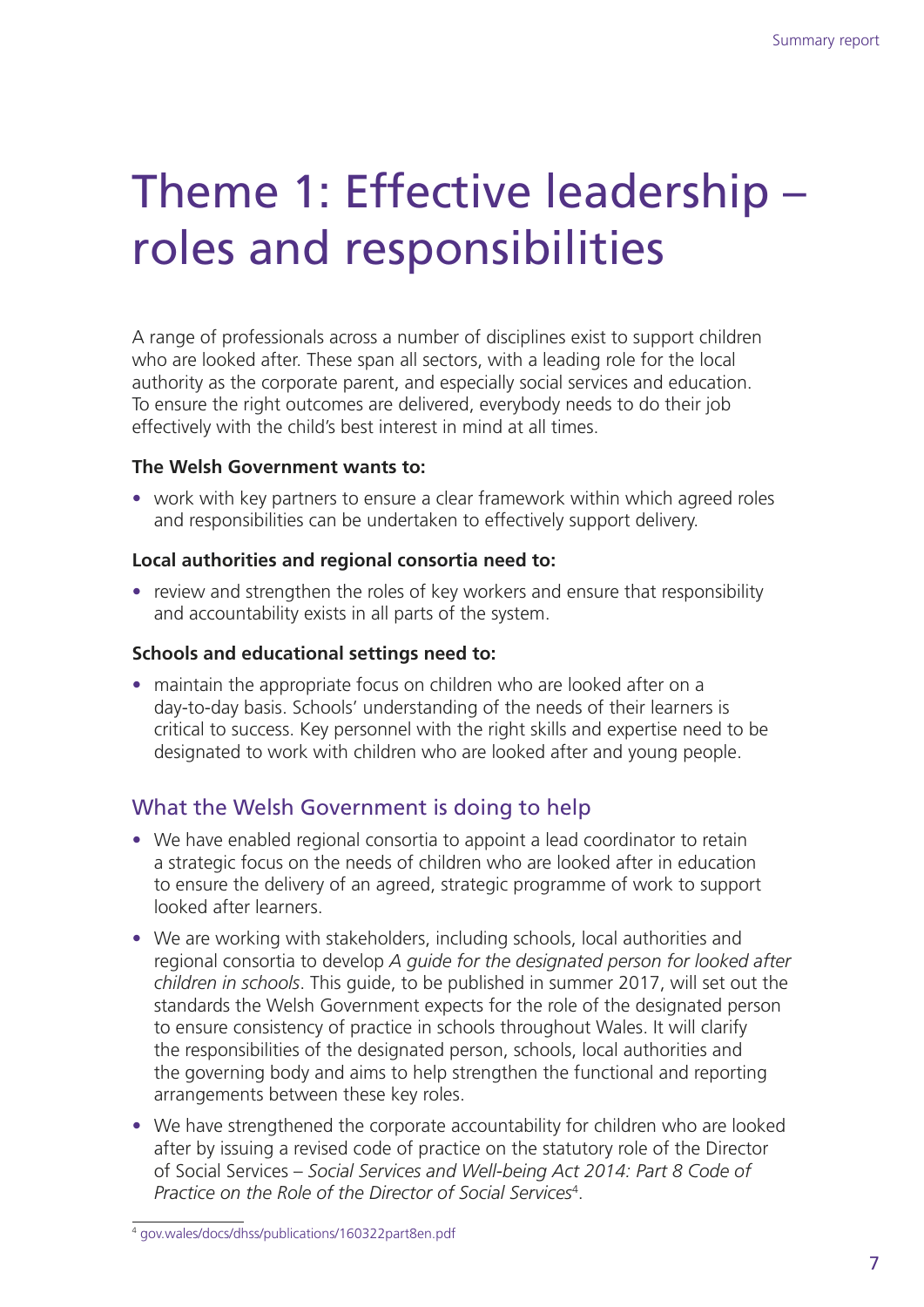- We are working with The Fostering Network to deliver a two-year Fostering Well-being pilot project to help identify the impact a social pedagogue approach could have on children and young people in a foster care setting in Wales. The project is due to conclude in March 2019. **A foster carer's Guide**<br>**b Education in Squide**
- We have worked with The Fostering Network to produce A foster carer's Guide to Education in Wales<sup>5</sup> which explains how foster carers can help work more effectively with schools and education services by demystifying some of the language used in education. This was published in December 2016.
- We have supported The Fostering Network in delivering a tailored core training package for foster carers based on the published guide and produced a new magazine resource for carers, Making it happen<sup>6</sup>. Four 'master classes' for foster carers were held across Wales in early 2017 supported by the regional consortia. **THE SCHOOL** SCHO<sup>SCHO</sup>  $\overline{\phantom{a}}$ THE FOSTER FAMILY An experienced carefully perspective plus her top tips

### What the local authorities and regional consortia are doing to help

• Regional coordinators are working closely with the Welsh Government to ensure that the Pupil Development Grant (PDG) – formally the Pupil Deprivation Grant – delivers an agreed, strategic programme of work based on local and regional priorities.

**SOME CHALLENGES** THAT FOULLED CHILDREN FACE Attachment difficulties, special educational needs and truancy

TOP TIPS for foster carers

> *'We value your support!'* Young people tell us that their foster carers can really make a difference

**MAKING IT HAPPEN**<br>How for formal their ambitions in educations and fulfil their ambitions in educations in educations in educations in the international theories in the season of the international services in the season o

to Education in Wales<br>**Constitution in Wales** thefosteringnetwork.org.uk

- Regional coordinators working with Looked After Children Education (LACE) coordinators in their area – are taking forward projects to be delivered through the National Strategic Group.
- Regional consortia, local authorities and schools and other partners have been working collaboratively to develop effective interventions that support improved educational outcomes.
- Regional consortia uses the PDG in broadly three ways.
	- To provide focused training such as emotional, behavioural and attachment training packages for all school staff as well as foster trainers, adoptive parents/carers and school governors.
	- To support school-to-school working to build capacity and to share good practice.

<sup>5</sup> [www.thefosteringnetwork.org.uk/advice-information/looking-after-fostered-child/education](http://www.thefosteringnetwork.org.uk/advice-information/looking-after-fostered-child/education)

<sup>6</sup> [www.thefosteringnetwork.org.uk/sites/www.fostering.net/files/content/tfnmakingithappenmagazinee.pdf](http://www.thefosteringnetwork.org.uk/sites/www.fostering.net/files/content/tfnmakingithappenmagazinee.pdf)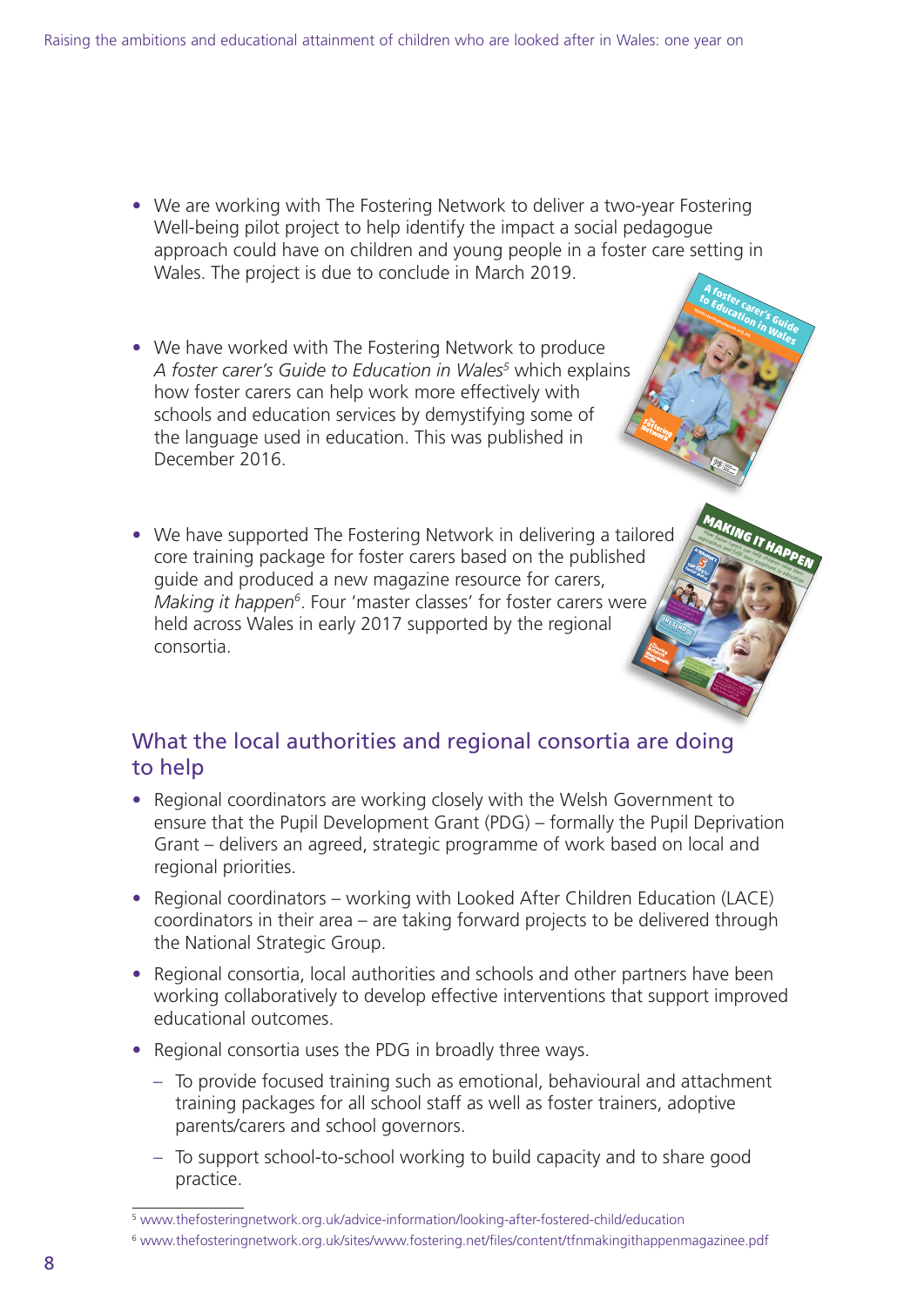- To operate a bursary scheme to meet the specific needs of groups or individuals as necessary.
- Education through Regional Working (ERW) working with its local authority partners has allocated PDG funding towards a 'regional attachment aware project' (including the appointment of a training coordinator which has created a consistent and coherent starting point for each authority). This approach has a potential benefit for **all** children in schools, but has a more profound benefit for children who are looked after or adopted who require additional support due to their early childhood experiences of loss, trauma, neglect or abuse.

### What schools and educational settings are doing to help

- FEIs have worked to build on the good practice gained from Buttle UK. Good practice materials, based on the Buttle Quality Mark<sup>7</sup> principles, were published in November 2015. The Learning and Work Institute has worked to embed the principles, including converting the existing materials into an interactive 'toolkit' for FEIs and capturing the views of stakeholders around improving foster carers' understanding of post-16 learning.
- The Learning and Work Institute has delivered targeted support to seven individual FEIs, prioritising those furthest from achieving the Quality Mark, to help them improve their responsiveness and support to care leavers.
- All FEIs now have in place a designated lead person for young people from a care background as part of their student support provision.

### Plans for 2017–18

- We will explore appropriate training modules to support schools and FEI staff with a responsibility for children who are looked after. This training will supplement the *guide for the designated person for looked after children in school*.
- The *Additional Learning Needs and Education Tribunal (Wales) Bill<sup>8</sup> is expected* to include elements specific to children who are looked after with the overall aim of integrating educational planning for this group of children. Education and social services officials will continue to work together working together to achieve this.
- We will continue the work on the Fostering Well-being pilot project and evaluate the evidence gathered in the first year of the project.
- Local authorities will review the roles of key workers with a responsibility for children who are looked after – in particular the LACE coordinator.

<sup>7</sup> [www.buttleuk.org/areas-of-focus/quality-mark-for-care-leavers](http://www.buttleuk.org/areas-of-focus/quality-mark-for-care-leavers)

<sup>8</sup> [www.assembly.wales/laid%20documents/pri-ld10862/pri-ld10862-e.pdf](http://www.assembly.wales/laid%20documents/pri-ld10862/pri-ld10862-e.pdf)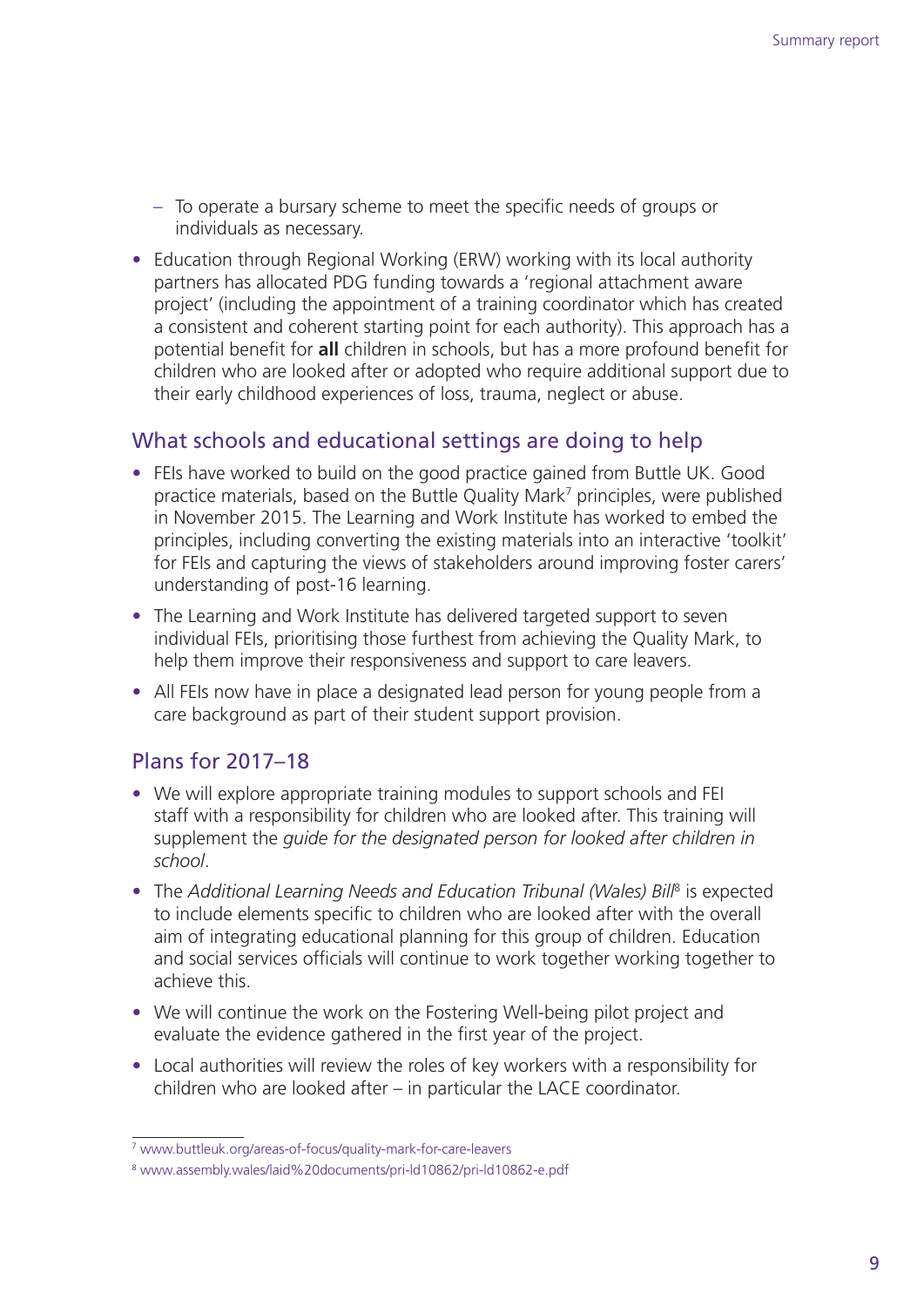# Theme 2: Building effective partnerships and collaboration

We need to work better and more effectively together to support children who are looked after in education and engender partnership and collaboration. The important and significant role of foster carers, residential child care workers, kinship carers and parents needs to be reflected in supporting and motivating children to value, access and attend school or educational/training placements.

## What the Welsh Government is doing to help

- We have established the National Strategic Group which includes all our key education partners and delivered a discrete work programme.
- We have worked closely with CASCADE Cardiff University to develop and host an on-line community of practice (COP)<sup>9</sup> for practitioners who are responsible for the education and well-being of children who are looked after. The COP acts as a repository for guidance, case studies and resources.
- We have established the Improving Outcomes for Children Ministerial Advisory Group – chaired by David Melding AM – to help address some of the stubborn and complex societal issues that have led to historically poor outcomes for children who are looked after. The Group is taking forward a broad programme of work linking with partners in social services, education, health, housing and youth justice to help improve outcomes for children who are looked after and identify what early intervention and preventative action could be taken to help reduce the numbers of children taken into care.
- We held four well-attended regional events to help build an effective network of all key personnel to ensure a consistency of service provision for children who are looked after. These events will be held annually.
- We commissioned Estyn to produce a best practice report, *Raising the attainment, achievement and aspiration of children who are looked after*10, which contained evidence to help demonstrate the positive support and interventions which work well in schools for children who are looked after to support educational attainment or broader achievement, including some good practice case studies.
- We are developing guidance aimed at strengthening data sharing between pre- and post-16 providers. It is anticipated that it will be published in the 2017 autumn term.

<sup>9</sup> [www.exchangewales.org/careandeducation](http://www.exchangewales.org/careandeducation)

<sup>10</sup> [www.estyn.gov.wales/sites/default/files/documents/LAC%20Remit%20report.pdf](http://www.estyn.gov.wales/sites/default/files/documents/LAC%20Remit%20report.pdf)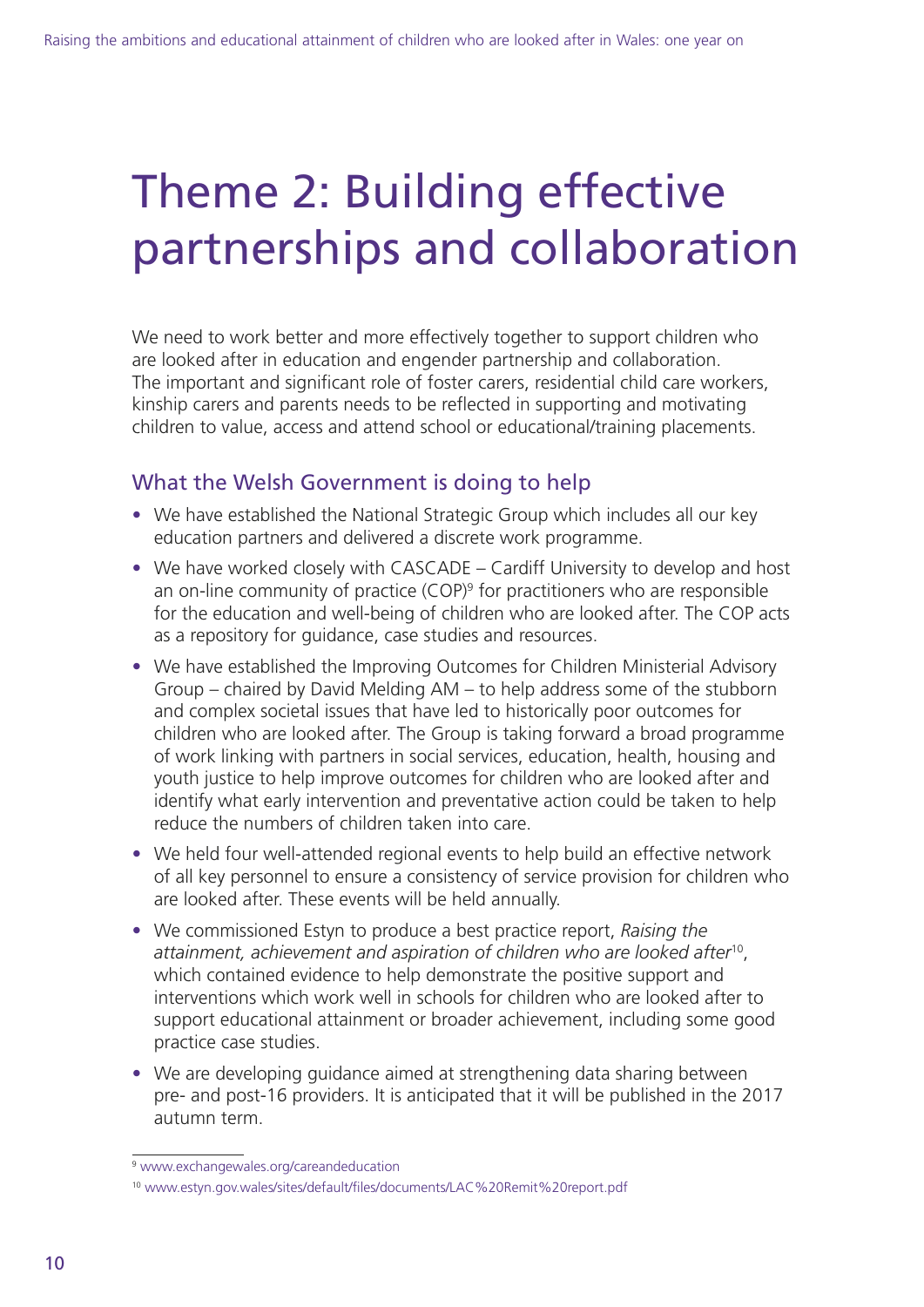### What the local authorities and regional consortia are doing to help

• Central South Consortium (CSC) is currently undertaking a project with the third sector to map existing materials to help carers and foster carers understand the importance of engagement with schools and post-16 education providers. The results of the project will be available in summer 2017.

## Plans for 2017–18

- We will work with stakeholders and third sector partners to strengthen the role of the third and independent sectors to ensure a more holistic approach to delivery, and provide an advocate for children who are often difficult to engage in education.
- Through the National Strategic Group, we will draw up plans for local authorities with similar learner profiles to work more collaboratively and share good practice.
- Through the National Strategic Group, local authorities will commence work to map and review local protocols, strengthening them using service level agreements and memoranda of understanding.
- We will work through the Improving Outcomes for Children Ministerial Advisory Group to implement a national framework for fostering services. This will include benchmarking best practice in corporate parenting across councils and other public services and the production of revised corporate parenting guidance.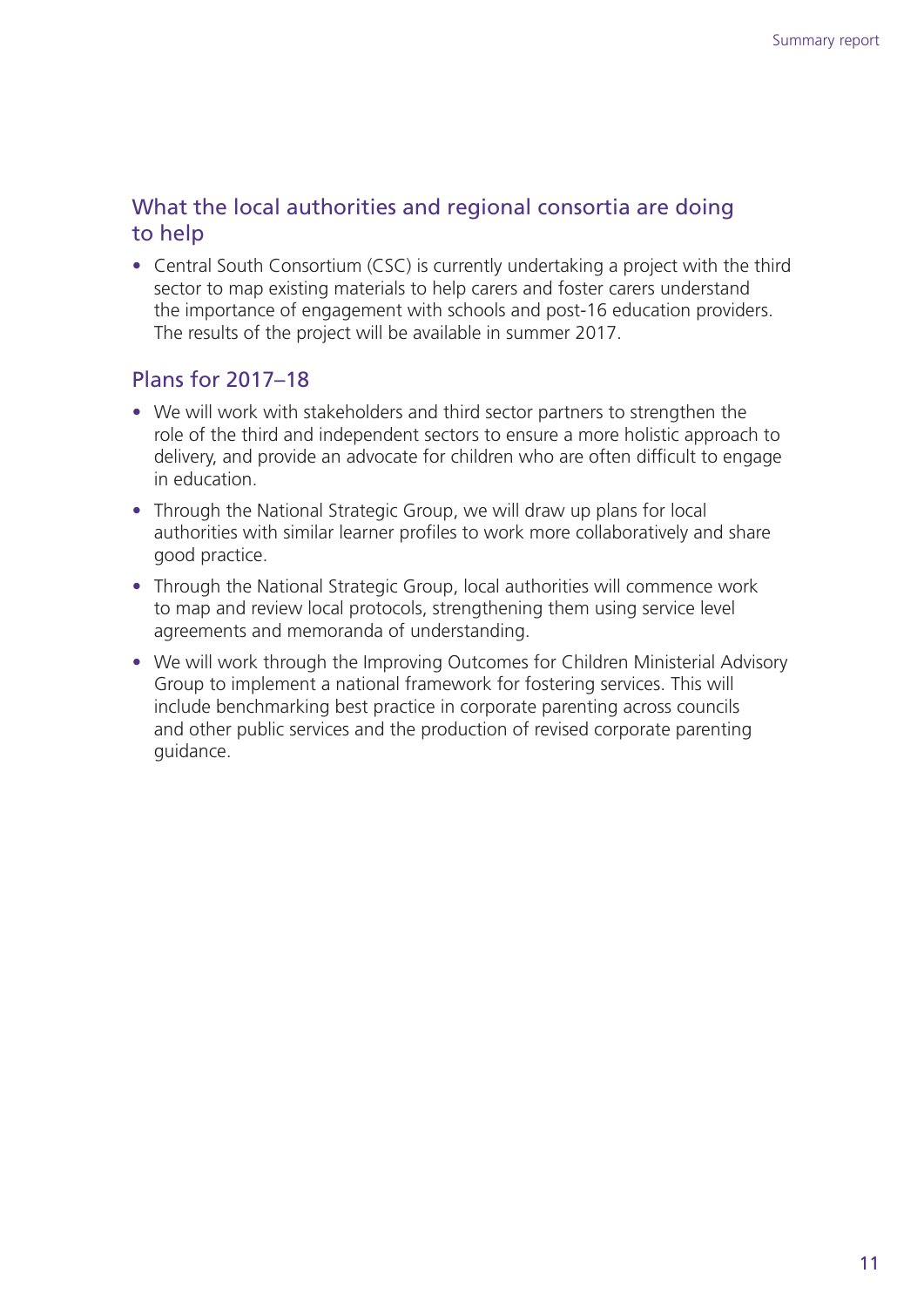# Theme 3: Effective learning and teaching

Schools and FEIs understand the powerful role they can play in significantly improving the quality of life and the education of children who are looked after. Many have already put in place excellent sustainable practice and are generally better informed than before and better able to recognise the children's needs. We need to build on this good practice.

## What the Welsh Government is doing to help

• We have developed a national contact list of key personnel involved with supporting children who are looked after. This is available to practitioners and carers via the online community of practice<sup>11</sup> hosted by  $CASCADE - Cardiff$ University.

> Getting it right for every child<br>Severy child

**to working with adopted children and their families**

- We have worked with Adoption UK (Wales) to publish *Getting it right for every child – Schools' guide to working with adopted children and their families12* to provide information on effective interventions to better support adopted children in education. A further publication for adoptive parents: *Getting it right for every child – A parents guide* will be available from summer 2017.
- We have surveyed local authority education services (LACE coordinators and Education Welfare Officers) on school attendance of children who are looked after. This has confirmed that systems are in place to manage unexplained absences and there were no major issues which needed further attention.
- We have reviewed statistics on permanent exclusions for children who are looked after (see 'School attendance and exclusions' section on page 18).
- We have surveyed all higher education institutions in Wales on the student mentoring schemes for young people who have experienced time in care system. This identified areas of good practice and innovative programmes which have been shared widely via CLASS Cymru<sup>13</sup> – a group of professionals in Wales who are involved in the support of care experienced young people and other vulnerable groups in further and higher education settings.

<sup>11</sup> [www.exchangewales.org/careandeducation](http://www.exchangewales.org/careandeducation)

<sup>12</sup> [www.adoptionuk.org/sites/default/files/ADk-Wales-Getting-It-Right.pdf](http://www.adoptionuk.org/sites/default/files/ADk-Wales-Getting-It-Right.pdf)

<sup>13</sup> [www.class.cymru/en/](http://www.class.cymru/en/)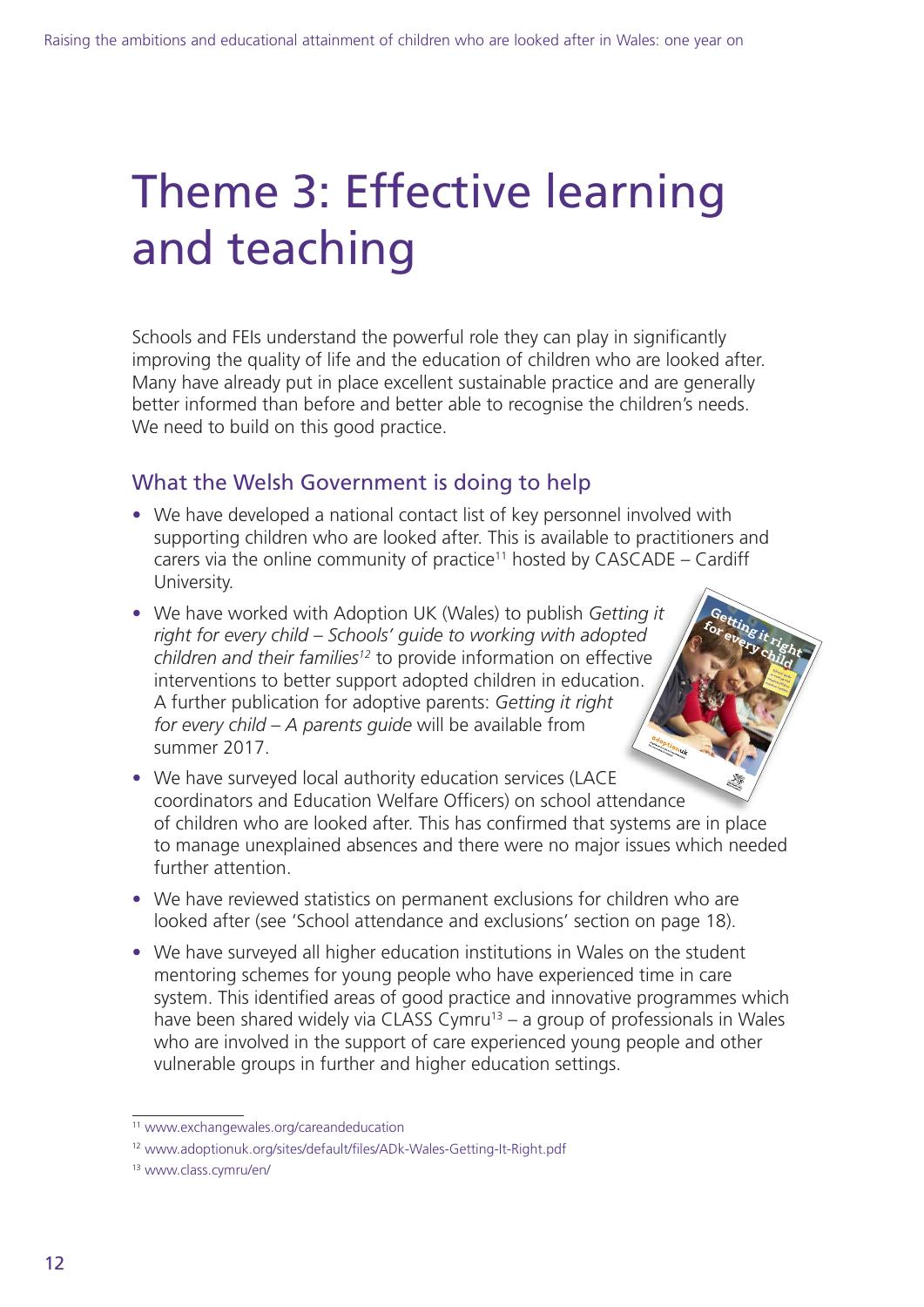### What the local authorities and regional consortia are doing to help

- Through the National Strategic Group the Education Achievement Service (EAS) consortia has commenced a project to improve tracking to monitor the educational progress of children who are looked after and ensure meaningful personal education plans (PEPs) and individual development plans (IDPs). EAS has identified the following outcomes.
	- A regional monitoring and tracking process/procedure to track the educational progress of all children who are looked after attending south east Wales consortia (SEWC) schools will be in place by spring 2018.
	- EAS will develop further the learner tracker to track and monitor the impact (attainment, attendance and exclusion) of PDG funding by spring 2018.
	- All children who are looked after in SEWC will have a person-centred PEP/IDP to support their educational planning (in line with additional learning needs (ALN) reforms).
	- EAS will develop and share best practice examples for completion of the new PEP/IDP in conjunction with the Welsh Government ALN reforms.

### What schools and educational settings are doing to help

- School personnel have received attachment awareness training which has been provided by regional consortia because of the need for schools to be more alert to the needs of children who are looked after and to ensure that they receive support in forming appropriate and trusting relationships with education practitioners. Feedback has been extremely positive and many have stated that they are applying the techniques learned from the training to manage challenging behaviour and to understand the needs of children suffering from trauma and attachment issues.
- A large number of schools from the mid and south west region of Wales were represented at the Education through Regional Working (ERW) consortia event – *Attachment Awareness Project: Building Relationships and Resilience* – which was held in March 2017 to showcase and celebrate the work being undertaken in schools across the region (funded through the PDG) to support the learning of care experienced children and young people.
- To ensure that the designated person for children who are looked after and care leavers in FEIs provides timely information to prospective students the Learning and Work Institute has been commissioned to train a small group of care leavers to undertake an anonymous audit of how effective individual learning providers are at responding to enquiries made by care leavers. The work is due to conclude and report at the end of July 2017.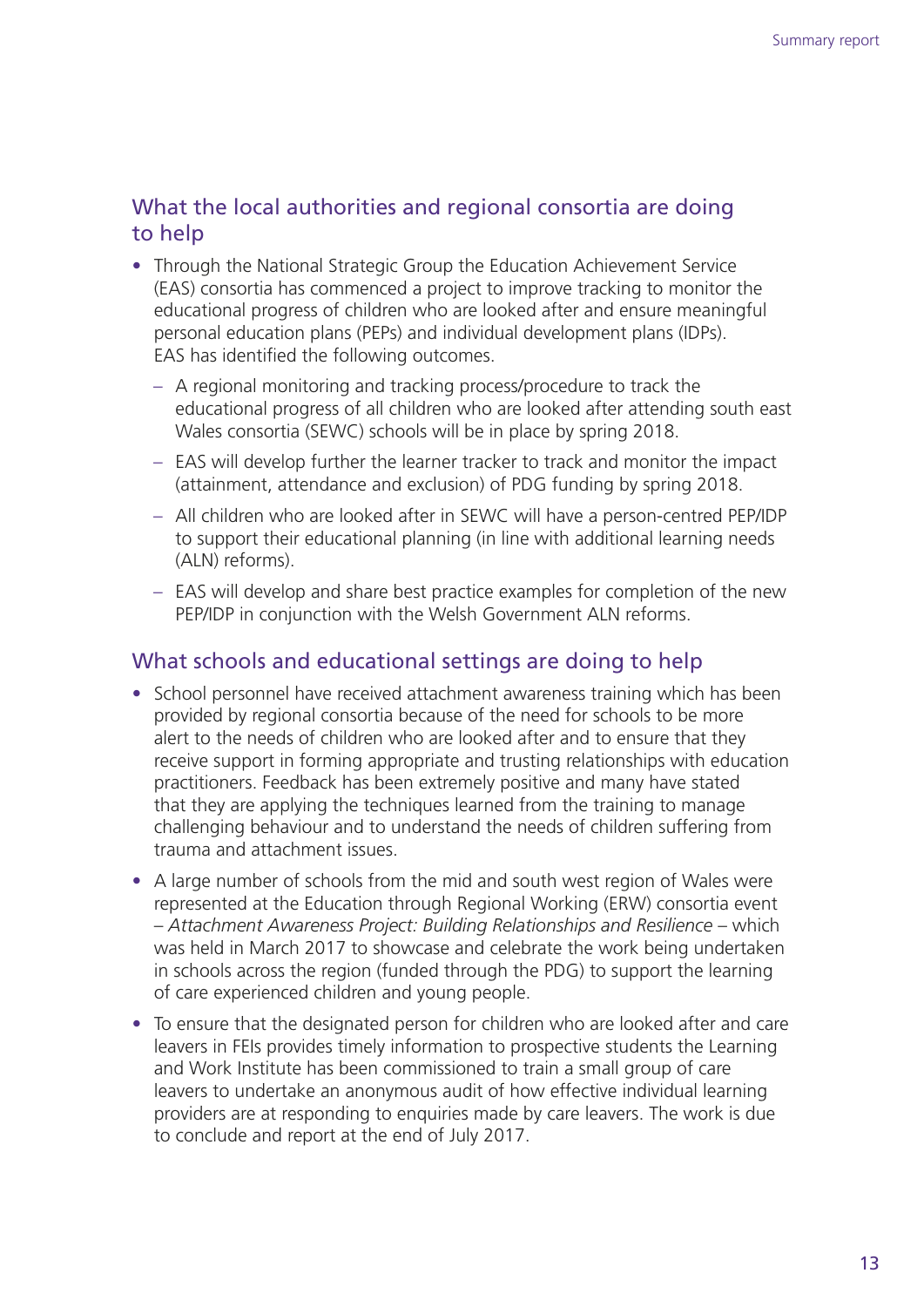## Plans in 2017–18

- Through the National Strategic Group, GWE consortium will examine current information sharing practices between schools and other key practitioners with responsibility for children who are looked after. A key theme of this work will be to improve transitional arrangements.
- We will work with colleagues in FEIs to produce a best practice report around formalising service level agreements between schools and post 16 institutions to facilitate smooth transition from compulsory education for children who are looked after.
- We will continue to monitor fixed term exclusions and examine if the use of funded interventions has impacted positively on these statistics.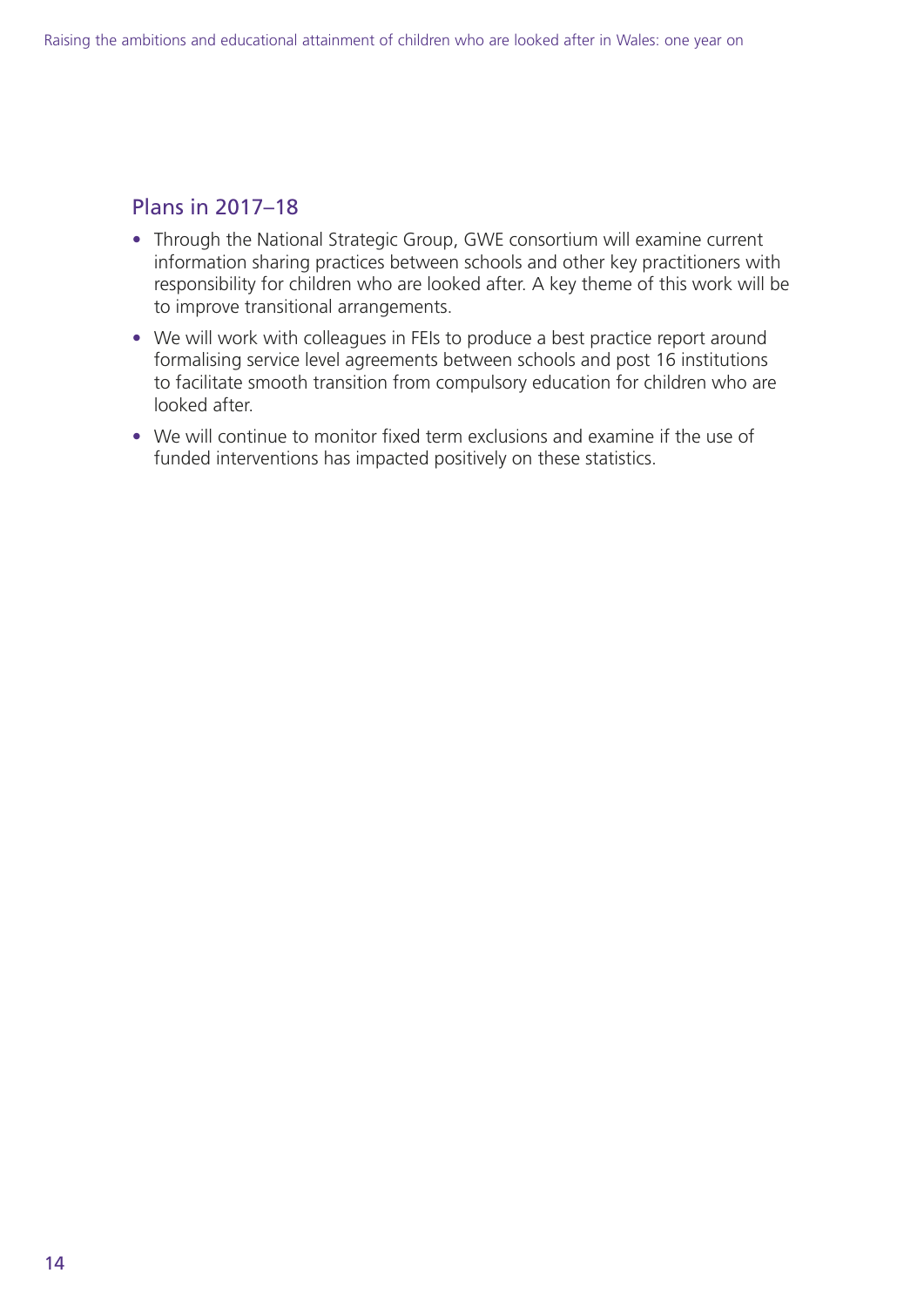# Theme 4: Making better use of data

The Welsh Government has sought to improve the quality and reliability of data which is collected on vulnerable groups.

## What the Welsh Government is doing to help

• We have commissioned the Fischer Family Trust (FFT) to undertake a baseline analysis of post-16 outcomes for children who are looked after which was completed in April 2016. We have completed procurement of an annual matched dataset which will make it easier to undertake analysis on learners' progression/destinations in future (including children who are/were looked after). The first matched dataset will be available in spring 2017. We are currently developing a specification for updated statistical analysis on post-16 outcomes for children who are looked after, as the basis of a statistical article in summer 2017.

## What the local authorities and regional consortia are doing to help

- Through the National Strategic Group, LACE Coordinators are developing a good practice guide on the collection and presentation of educational data pertaining to children who are looked after.
- A task and finish group has been formed to:
	- develop a consistent understanding of what data would be helpful to collect at a local authority level
	- agree how it might be presented and to whom within local government and the regional consortia
	- produce an agreed good practice guide for practitioners such as LACE coordinators in summer 2017.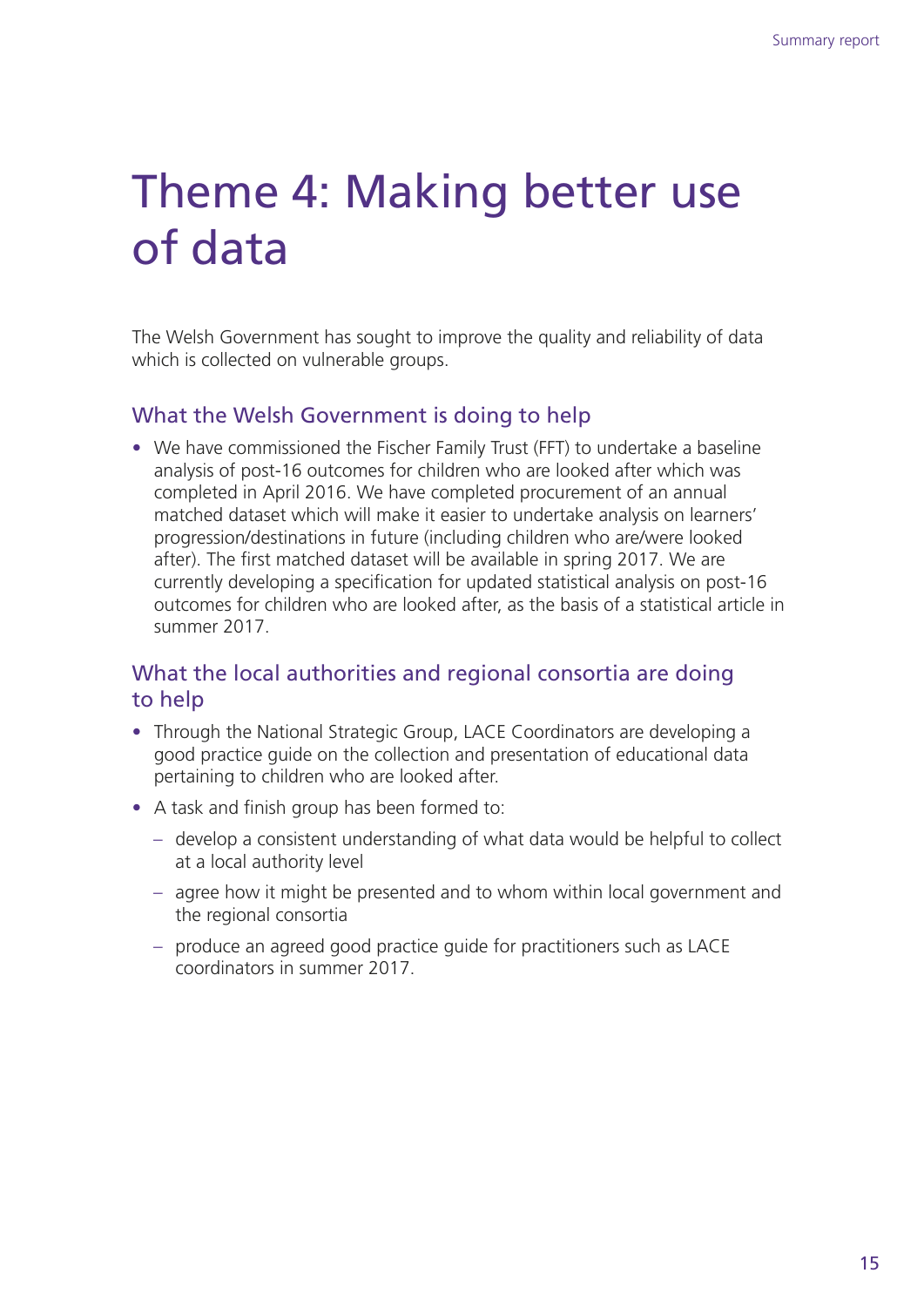# Theme 5: Strengthening funding arrangements

The Welsh Government will work closely with regional consortia to ensure funding is utilised as intended and is making a real impact in driving up the educational performance of looked after and adopted children.

### What the Welsh Government is doing to help

- We have commissioned the Wales Audit Office to undertake a review of the use of the children who are looked after element of the PDG in the financial year 2015/16. Key findings will be available in summer 2017.
- We are continuing to support the regional consortia, to encourage crossconsortia working, ensure that spending plans are robust and the PDG is effective in supporting the needs of looked after children in education.
- We have ensured that governance arrangements around the administration of PDG are robust and spending plans for 2016/17 were scrutinised and approved by the Welsh Government. We meet with regional consortia regularly to check progress and provide help to overcome any issues or barriers. To assist the regional consortia, local authorities and schools, we have produced guidance which explains how the PDG is to be administered and how the eligibility criteria must operate. This has been communicated widely through a variety of channels14.

<sup>14</sup> [learning.gov.wales/resources/browse-all/looked-after-children-frequently-asked-questions/?lang=en](http://learning.gov.wales/resources/browse-all/looked-after-children-frequently-asked-questions/?lang=en)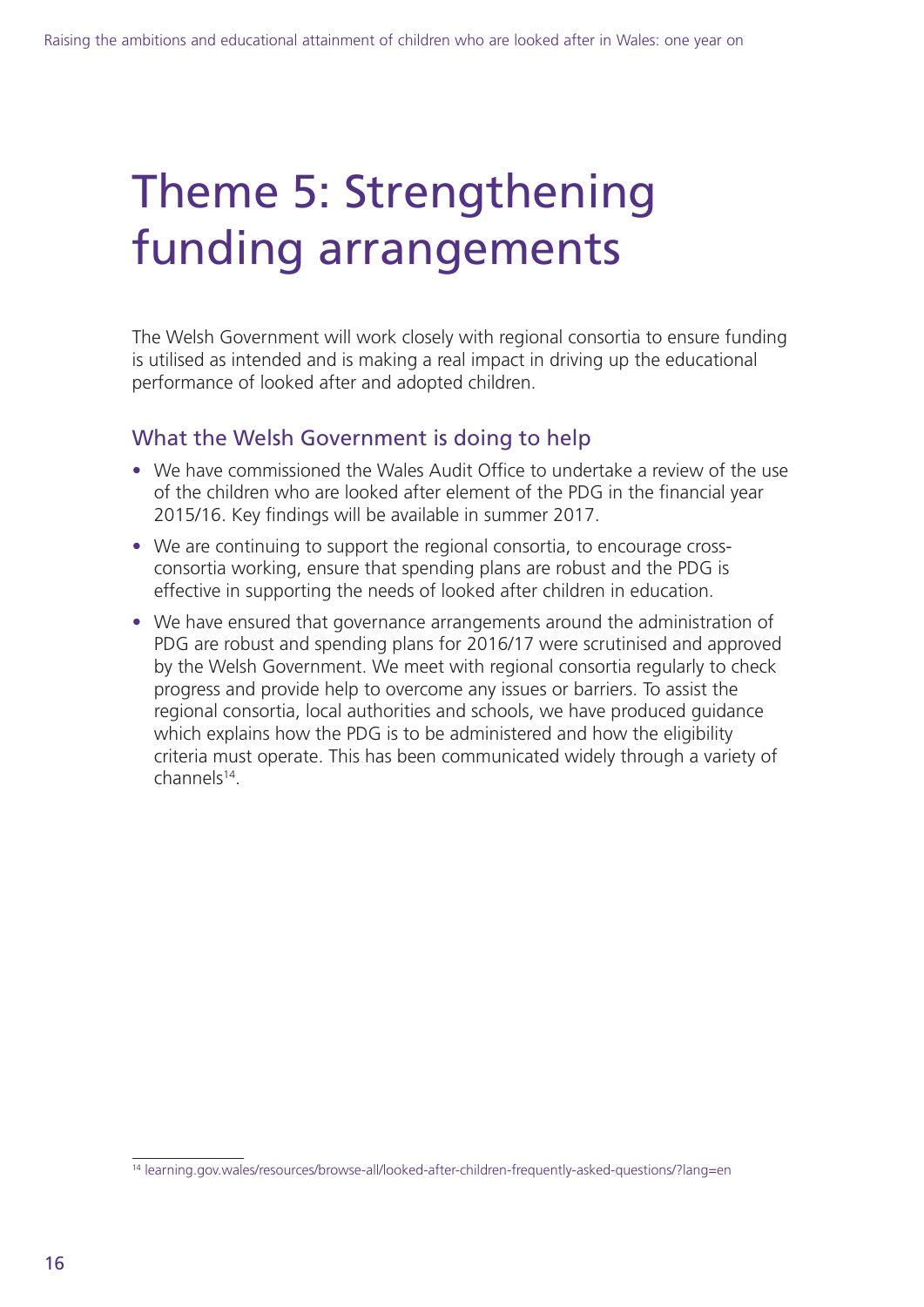# Theme 6: Participation of children who are looked after and adopted

Local authorities are expected to work with relevant partners to ensure that a range of opportunities to support effective participation is provided. It is essential that children and young people are involved in decisions which affect strategic approaches and operational practices.

## What the Welsh Government is doing to help

- We have worked with The Fostering Network and Voices From Care to capture the views of carers and the children in their care on the progress we have made to deliver the commitments in the education plan. The results from The Fostering Network stakeholder engagement are available in *What is needed to enable looked after children to achieve in education?*15 and the results of the Voices From Care stakeholder engagement are available in *Education! What it*  means to me: 1 year on<sup>16</sup>.
- The Care Forum Wales Looked After Children Network has published its document *A Charter for Looked After Children or Young People, and Care Leavers*17.

<sup>15</sup> [www.thefosteringnetwork.org.uk/advice-information/looking-after-fostered-child/education](http://www.thefosteringnetwork.org.uk/advice-information/looking-after-fostered-child/education)

<sup>16</sup> [voicesfromcarecymru.org.uk/](http://voicesfromcarecymru.org.uk/)

<sup>17</sup> [www.careforumwales.co.uk/resources?c=10](http://www.careforumwales.co.uk/resources?c=10)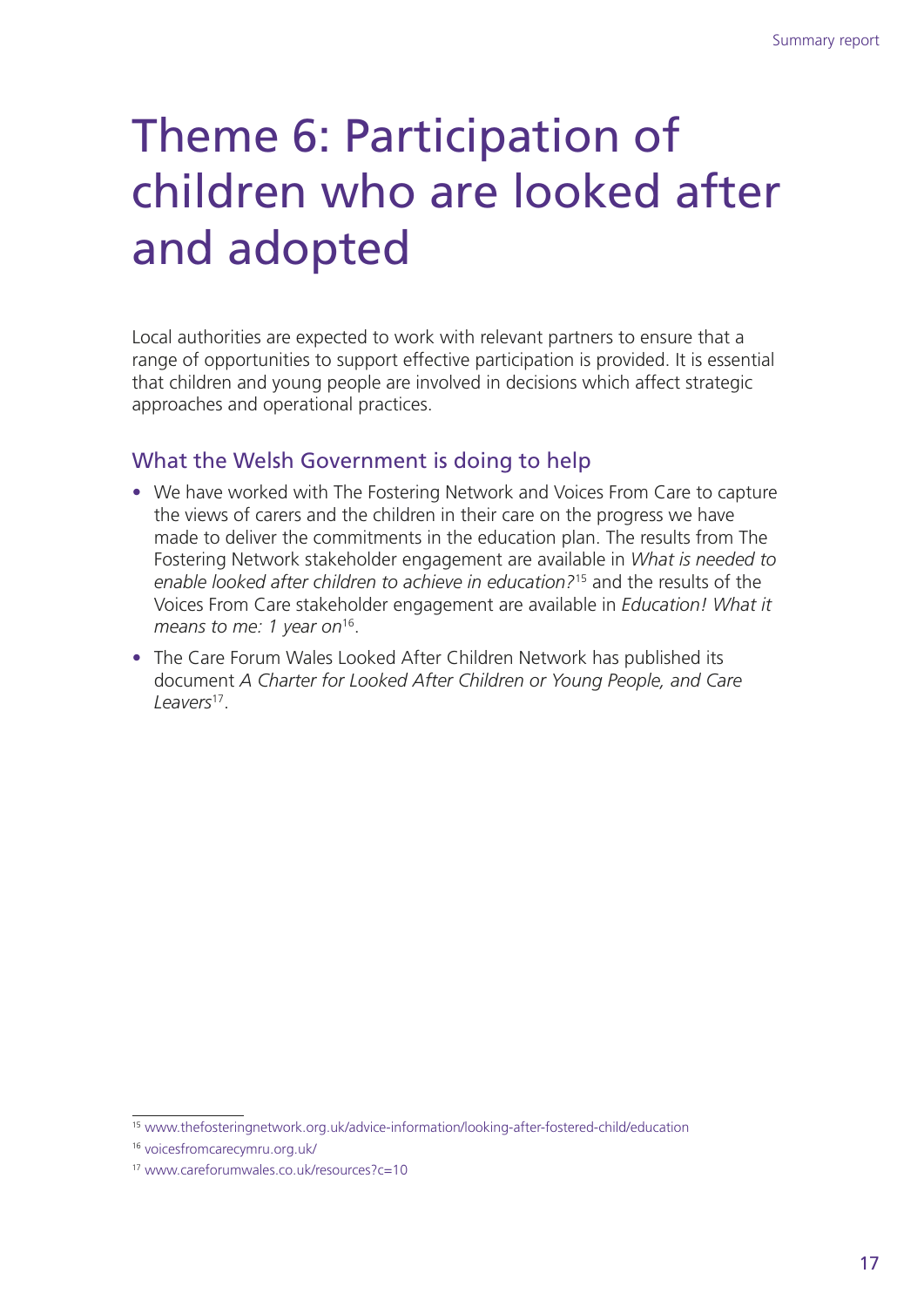# School attendance and exclusions

## School attendance

It is a legal requirement that children and young people attend school regularly and on time. Time out of the classroom can mean they miss the introduction to an activity and so don't know what to do. Poor school attendance can often lead to children and young people failing to take advantage of opportunities in later life.

The good news is that attendance of all learners is going up and it is reassuring that the attendance of children who are looked after remains high.

## Exclusion from school

Schools should proactively support and cooperate with foster carers and the local authority as the corporate parent in doing everything possible to avoid excluding a child who is looked after. Where a school is considering the permanent exclusion of a child who is looked after they should begin a dialogue with the responsible local authority. They should highlight their concerns about the placement of the learner in the school and the possible need for additional support or an alternative placement.

The number of exclusions is going down and the number of permanent exclusions of children who are looked after is similar to that of the all children in Wales figure (see Figure 2). However, the number of children who are looked after who have received fixed term exclusions is considerably higher than the all learners in Wales figure.

We need to understand the reasons behind these figures before we can make further policy decisions to try and reduce the number of fixed-term exclusions for children who are looked after.

The following tables show how school attendance and exclusions have been changing over time.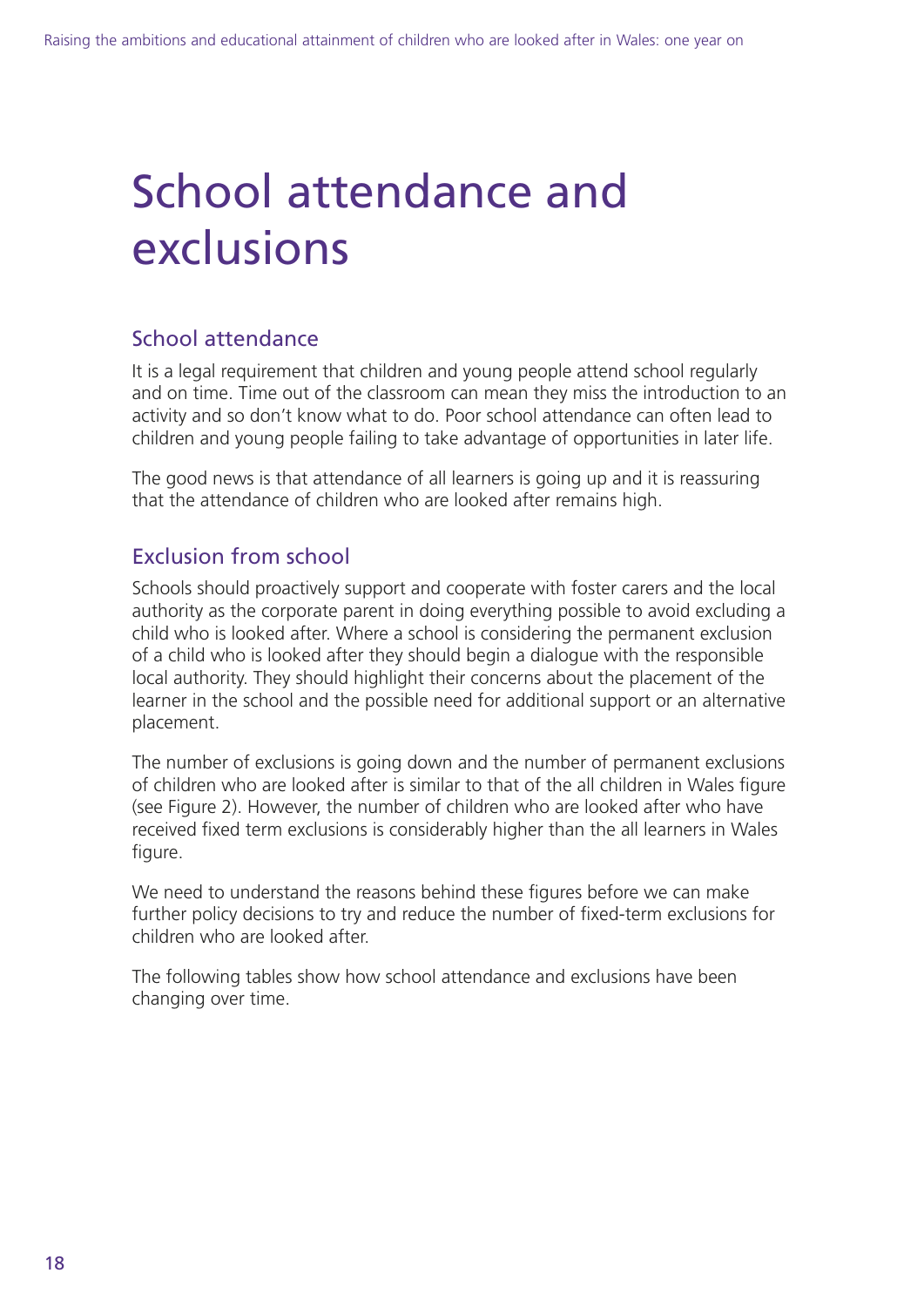### Figure 2: Percentage of school attendance of looked after children compared to all learners in Wales

|                                   |       |       |          | 2011-12   2012-13   2013-14   2014-15   2015-16 |       |
|-----------------------------------|-------|-------|----------|-------------------------------------------------|-------|
| <b>Primary School</b> (a)         |       |       |          |                                                 |       |
| Children looked after at 31 March | 95.3% | 95.3% | $96.3\%$ | 96.6%                                           | 96.6% |
| All children in Wales (c)         | 93.9% | 93.7% | 94.8%    | 95.0%                                           | 94.9% |

#### **Secondary School** (b)

| $\sim$                                                                                             |  |                                  |  |
|----------------------------------------------------------------------------------------------------|--|----------------------------------|--|
| Children looked after at 31 March   $\,$ 92.7%   $\,$ 93.0%   $\,$ 93.6%   $\,$ 94.4%   $\,$ 94.5% |  |                                  |  |
| All children in Wales (c)                                                                          |  | $92.1\%$ 92.6% 93.6% 93.9% 94.2% |  |

(a) Includes primary and middle schools. Learners aged 5–10. Does not include special school.

- (b) Includes secondary and middle schools. Learners aged 11–15. Does not include special school.
- (c) Figures for all children in Wales taken from the statswales cubes:

Absenteeism by pupils of compulsory school age in primary schools by school type and vear<sup>18</sup>

Absenteeism by pupils of compulsory school age in secondary schools by school type and vear<sup>19</sup>

#### Figure 3: Rate of permanent and fixed term exclusions per 1,000 learners for looked after children and all learners in Wales (a) (b) (c)

|                                   | 2011-12 2012-13 2013-14 2014-15 |  |
|-----------------------------------|---------------------------------|--|
| <b>Permanent exclusions</b>       |                                 |  |
| Children looked after at 31 March |                                 |  |
| All children in Wales (d)         |                                 |  |

| <b>Fixed Term Exclusions</b>      |       |       |       |  |
|-----------------------------------|-------|-------|-------|--|
| Children looked after at 31 March | 196.5 | 254.7 | 181 N |  |
| All children in Wales (d)         | 32.   | 29 9  | 28.3  |  |

(a) Includes primary, middle, secondary and special schools.

- (b) Rate per 1,000 learners. Full and part-time learners of all ages.
- (c) Denominator is total number of children split by the breakdowns. Rate per 1,000 learners.
- (d) Figures for all children in Wales taken from the release:

Permanent and fixed-term exclusions from schools<sup>20</sup>

<sup>18</sup> [statswales.gov.wales/Catalogue/Education-and-Skills/Schools-and-Teachers/Absenteeism/absenteeismbypupilsofco](http://statswales.gov.wales/Catalogue/Education-and-Skills/Schools-and-Teachers/Absenteeism/absenteeismbypupilsofcompulsoryschoolageinprimaryschools-by-schooltype-year) [mpulsoryschoolageinprimaryschools-by-schooltype-year](http://statswales.gov.wales/Catalogue/Education-and-Skills/Schools-and-Teachers/Absenteeism/absenteeismbypupilsofcompulsoryschoolageinprimaryschools-by-schooltype-year)

<sup>19</sup> [statswales.gov.wales/Catalogue/Education-and-Skills/Schools-and-Teachers/Absenteeism/absenteeismbypupilsofco](http://statswales.gov.wales/Catalogue/Education-and-Skills/Schools-and-Teachers/Absenteeism/absenteeismbypupilsofcompulsoryschoolageinsecondaryschools-by-schooltype-year) [mpulsoryschoolageinsecondaryschools-by-schooltype-year](http://statswales.gov.wales/Catalogue/Education-and-Skills/Schools-and-Teachers/Absenteeism/absenteeismbypupilsofcompulsoryschoolageinsecondaryschools-by-schooltype-year)

<sup>20</sup> [gov.wales/statistics-and-research/permanent-fixed-term-exclusions-from-schools/?lang=en](http://gov.wales/statistics-and-research/permanent-fixed-term-exclusions-from-schools/?lang=en)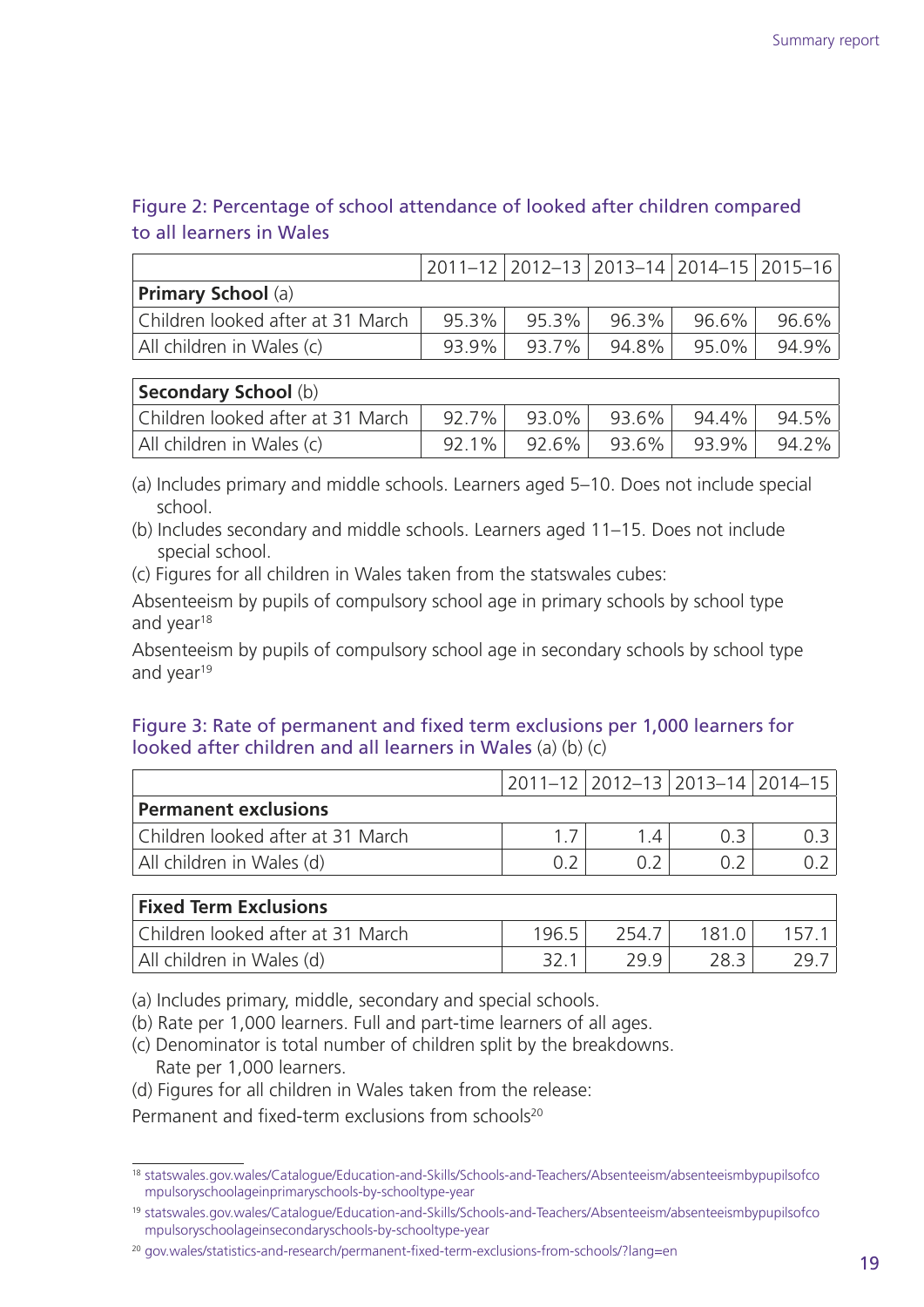# Case studies

Local authorities, regional consortia and schools are encouraged to produce good practice case studies to share with practitioners and carers via the online community of practice (COP)<sup>21</sup>.

The following case studies are available on the COP.

- **Neath Port Talbot County Borough Council:** *A working model* provides information on how the authority has utilised the PDG to meet the needs of their children who are looked after through a number of initiatives.
- **Carmarthenshire County Council** explains how the authority has delivered attachment awareness training to schools.
- **Christ Church Primary School in Rhyl, Denbighshire County Council** has developed well-being and nurture initiatives for children who are looked after and those who are vulnerable.
- **City and County of Swansea** provides information about two care experienced young people who have achieved success in education.
- **Abersychan School, Torfaen County Borough Council** has appointed an intervention worker to support children who are looked after. Read more about the successful interventions the school has used and how the academic and social outcomes for learners who are looked after have been enhanced considerably since the intervention worker joined the school.

<sup>21</sup> [www.exchangewales.org/careandeducation](http://www.exchangewales.org/careandeducation)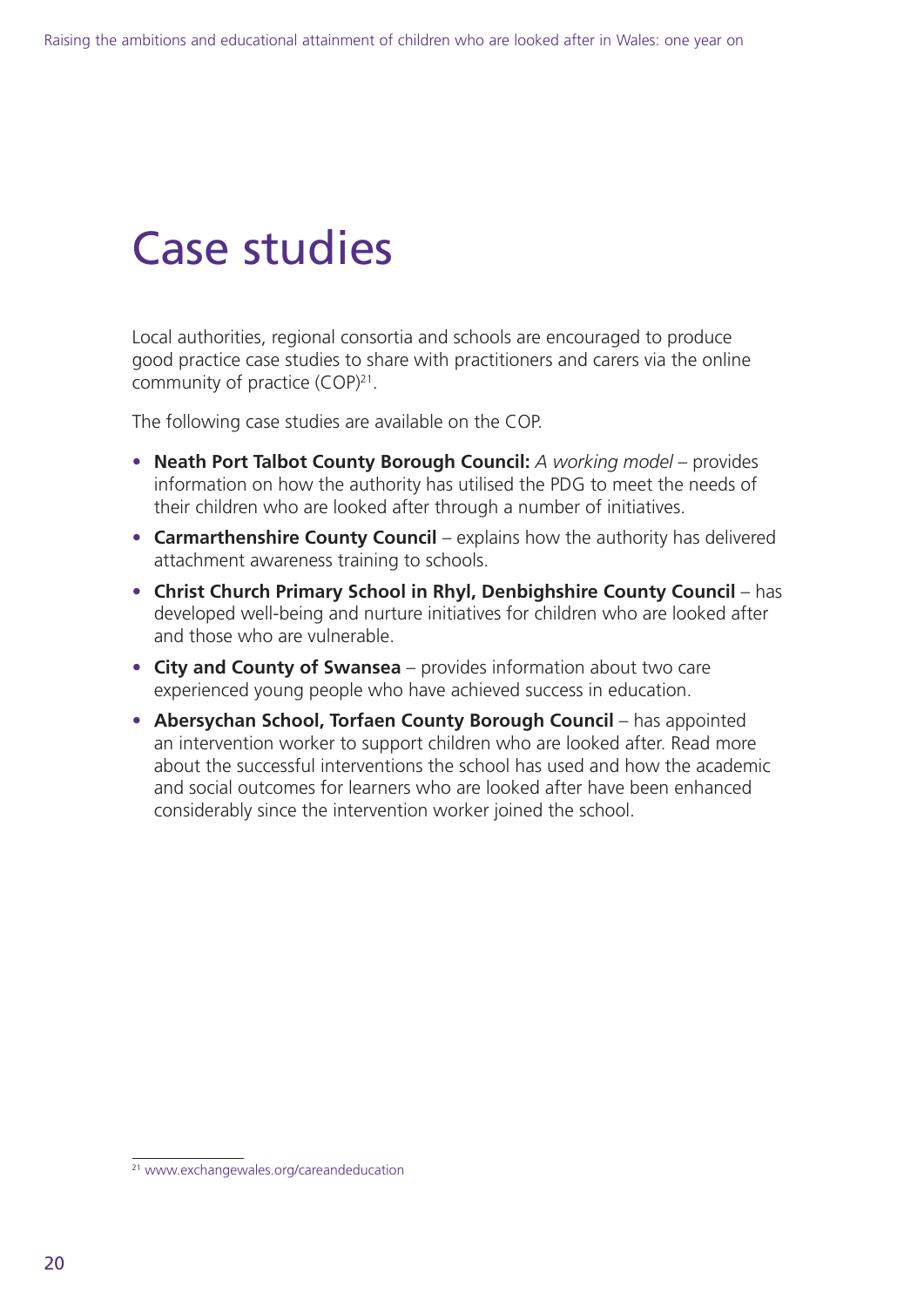# Useful contacts

We are continuing to work with our key partners to drive up improvements in the educational attainment of children who are looked after. To find out more about the work of our partners please visit the following websites.

Estyn: The office of Her Majesty's Inspectorate for Education and Training [www.estyn.gov.wales/language](http://www.estyn.gov.wales/language)

The Fostering Network [www.thefosteringnetwork.org.uk](http://www.thefosteringnetwork.org.uk)

Adoption UK (Wales) [www.adoptionuk.org/nations/cymruwales](http://www.adoptionuk.org/nations/cymruwales)

Voices From Care [voicesfromcarecymru.org.uk](http://voicesfromcarecymru.org.uk)

CASCADE – Cardiff University [sites.cardiff.ac.uk/cascade](http://sites.cardiff.ac.uk/cascade)

Education through Regional Working (ERW) [erw.wales](http://erw.wales)

Central South Consortium Joint Education Service (CSCJES) [www.cscjes.org.uk](http://www.cscjes.org.uk)

Education Achievement Service (EAS) [sewales.org.uk](http://sewales.org.uk)

GWE – North Wales Consortium [www.gwegogledd.cymru/cy](http://www.gwegogledd.cymru/cy)